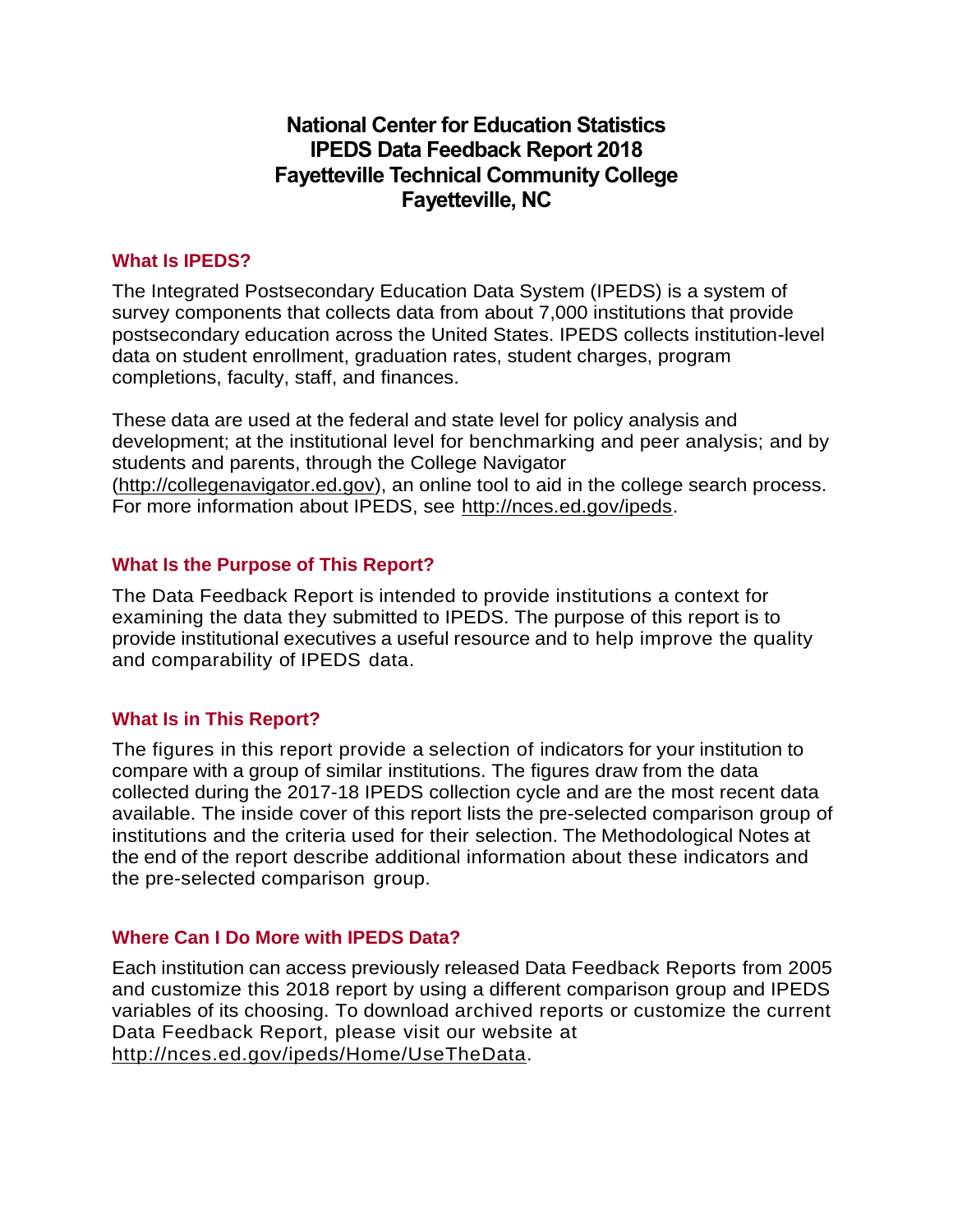## **Comparison Group**

Comparison group data are included to provide a context for interpreting your institution's statistics. If your institution did not define a custom comparison group for this report by July 13, 2018 NCES selected a comparison group for you. (In this case, the characteristics used to define the comparison group appears below.) The Customize Data Feedback Report functionality on the IPEDS Data Center at this provided link [\(http://nces.ed.gov/ipeds/datacenter/\)](http://nces.ed.gov/ipeds/datacenter/) can be used to reproduce the figures in this report using different peer groups.

Using some of your institution's characteristics, a group of comparison institutions was selected for you. The characteristics include Associate's Colleges: High Transfer-Mixed Traditional/Nontraditional, public and enrollment of a similar size. This comparison group includes the following 28 institutions:

- Anne Arundel Community College (Arnold, MD)
- Brookdale Community College (Lincroft, NJ)
- Bunker Hill Community College (Boston, MA)
- Central Piedmont Community College (Charlotte, NC)
- Collin County Community College District (McKinney, TX)
- CUNY Kingsborough Community College (Brooklyn, NY)
- De Anza College (Cupertino, CA)
- Diablo Valley College (Pleasant Hill, CA)
- Erie Community College (Buffalo, NY)
- Georgia State University-Perimeter College (Atlanta, GA)
- Glendale Community College (Glendale, AZ)
- Lone Star College System (The Woodlands, TX)
- Los Angeles Valley College (Valley Glen, CA)
- Mesa Community College (Mesa, AZ)
- Middlesex County College (Edison, NJ)
- Montgomery College (Rockville, MD)
- Northern Virginia Community College (Annandale, VA)
- Pima Community College (Tucson, AZ)
- Saddleback College (Mission Viejo, CA)
- Saint Louis Community College (Bridgeton, MO)
- Salt Lake Community College (Salt Lake City, UT)
- San Antonio College (San Antonio, TX)
- SUNY Westchester Community College (Valhalla, NY)
- Tarrant County College District (Fort Worth, TX)
- Tidewater Community College (Norfolk, VA)
- Tulsa Community College (Tulsa, OK)
- Wake Technical Community College (Raleigh, NC)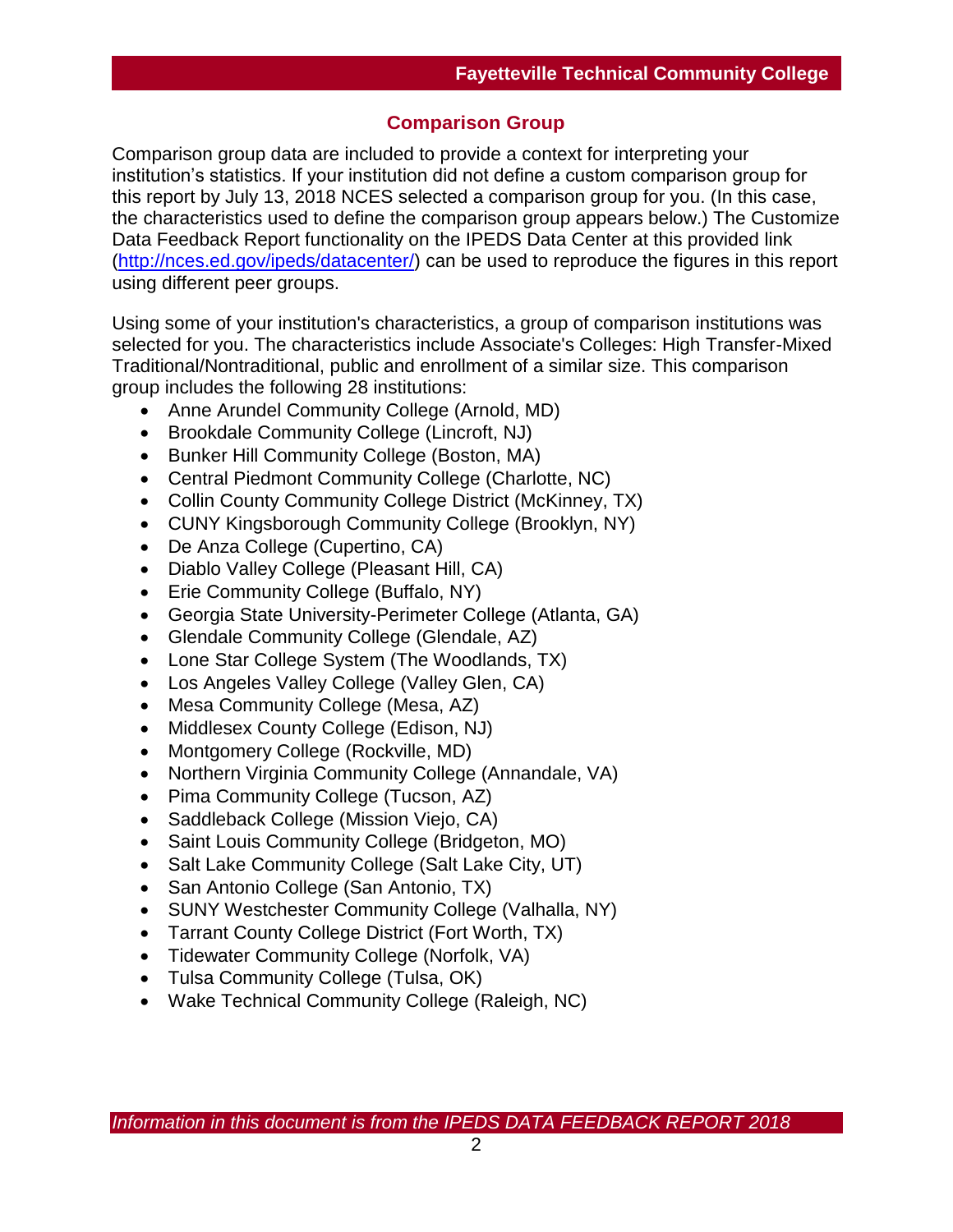The figures in this report have been organized and ordered into the following topic areas:

| <b>Topic</b>                                     | <b>Chart</b>                | Page(s)   |
|--------------------------------------------------|-----------------------------|-----------|
| Admissions (only for non-open-admission schools) | No charts<br>applicable     | N/A       |
| <b>Student Enrollment</b>                        | <b>Figures</b><br>$1 - 2$   | 4         |
| <b>Awards</b>                                    | <b>Figure</b><br>3          | 5         |
| <b>Charges and Net Price</b>                     | <b>Figures</b><br>$4 - 5$   | $5 - 6$   |
| <b>Student Financial Aid</b>                     | <b>Figures</b><br>$6 - 9$   | $6 - 8$   |
| <b>Military Benefits*</b>                        | No charts<br>applicable     | N/A       |
| <b>Retention and Graduation Rates</b>            | <b>Figures</b><br>$10 - 18$ | $8 - 12$  |
| <b>Finance</b>                                   | <b>Figures</b><br>$19 - 20$ | $12 - 13$ |
| <b>Staff</b>                                     | <b>Figures</b><br>$21 - 22$ | $13 - 14$ |
| <b>Libraries</b>                                 | <b>Figures</b><br>$23 - 24$ | $14 - 15$ |

\*These figures only appear in customized Data Feedback Reports (DFR), which are available through Use the Data portal on the IPEDS website.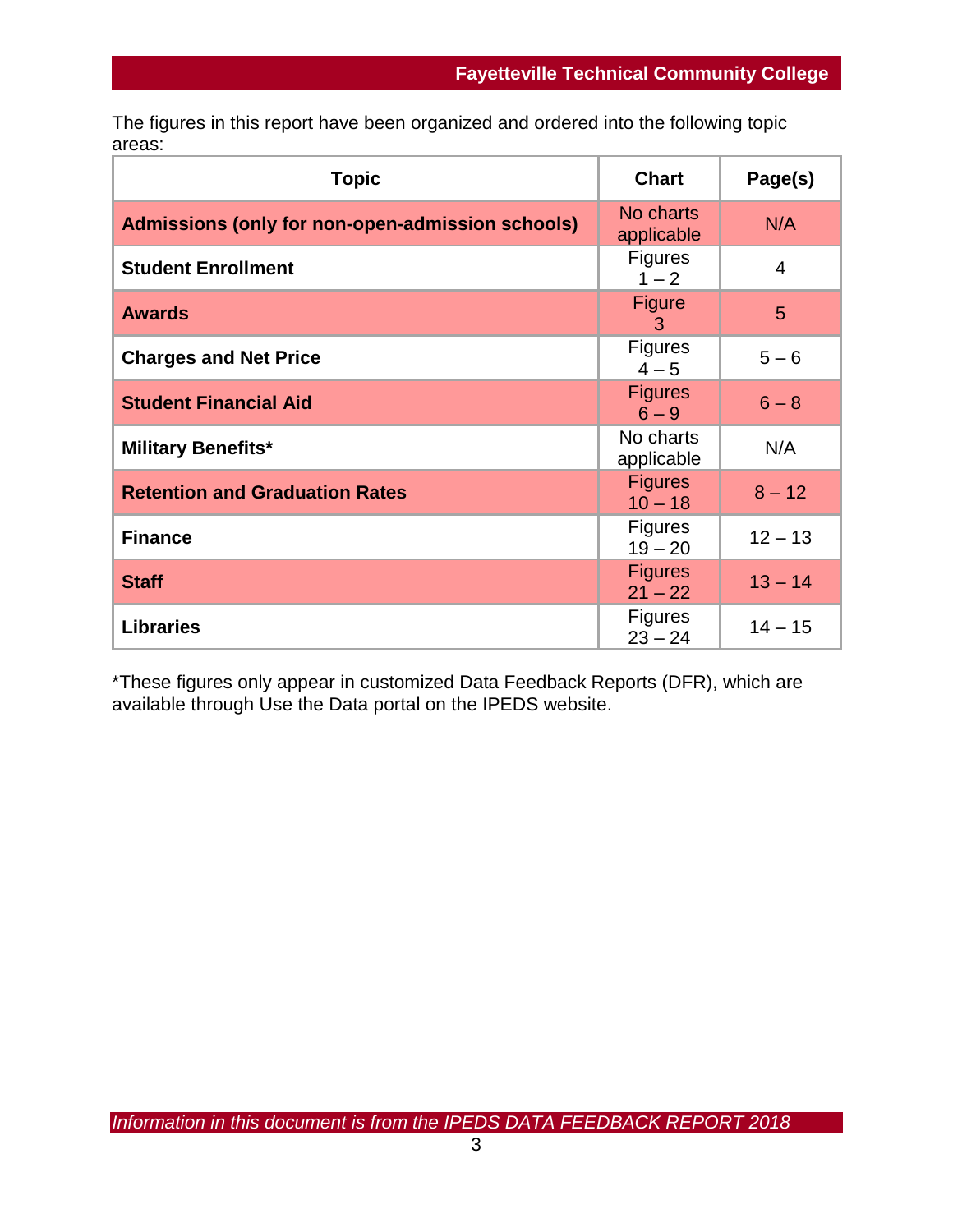| <b>Race/Ethnicity</b>                            | <b>FTCC</b> | Comparison<br><b>Group Median</b><br>$(N=28)$ |
|--------------------------------------------------|-------------|-----------------------------------------------|
| American Indian or Alaska Native                 | 2%          | $0\%$                                         |
| Asian                                            | 2%          | 5%                                            |
| <b>Black or African American</b>                 | 38%         | 13%                                           |
| Hispanic/Latino                                  | 12%         | 23%                                           |
| <b>Native Hawaiian or other Pacific Islander</b> | 0%          | $0\%$                                         |
| <b>White</b>                                     | 37%         | 40%                                           |
| Two or more races                                | 5%          | 3%                                            |
| <b>Race/ethnicity unknown</b>                    | 4%          | 3%                                            |
| <b>Nonresident alien</b>                         | $1\%$       | 2%                                            |
| Women                                            | 58%         | 55%                                           |

**Figure 1. Percent of all students enrolled, by race/ethnicity, and percent of students who are women: Fall 2017**

**NOTE:** For more information about disaggregation of data by race and ethnicity, see the Methodological Notes. Median values for the comparison group will not add to 100%. See "Use of Median Values for Comparison Group" for how median values are determined. N is the number of institutions in the comparison group. **Source:** U.S. Department of Education, National Center for Education Statistics, Integrated Postsecondary Education Data System (IPEDS): Spring 2018, Fall Enrollment component.

| Figure 2. Unduplicated 12-month headcount (2016-17), total FTE enrollment (2016- |  |
|----------------------------------------------------------------------------------|--|
| 17), and full- and part-time fall enrollment (Fall 2017)                         |  |

| <b>Enrollment Measure</b>        | <b>FTCC</b> | Comparison<br><b>Group Median</b><br>$(N=28)$ |
|----------------------------------|-------------|-----------------------------------------------|
| Unduplicated headcount - total   | 18,989      | 29,792                                        |
| <b>Total FTE enrollment</b>      | 9.539       | 12,636                                        |
| <b>Full-time fall enrollment</b> | 4,559       | 7,081                                         |
| <b>Part-time fall enrollment</b> | 7.101       | 12,329                                        |

**NOTE:** For details on calculating full-time equivalent (FTE) enrollment, see Calculating FTE in the Methodological Notes. N is the number of institutions in the comparison group.

**SOURCE**: U.S. Department of Education, National Center for Education Statistics, Integrated Postsecondary Education Data System (IPEDS): Fall 2017, 12-month Enrollment component and Spring 2018, Fall Enrollment component.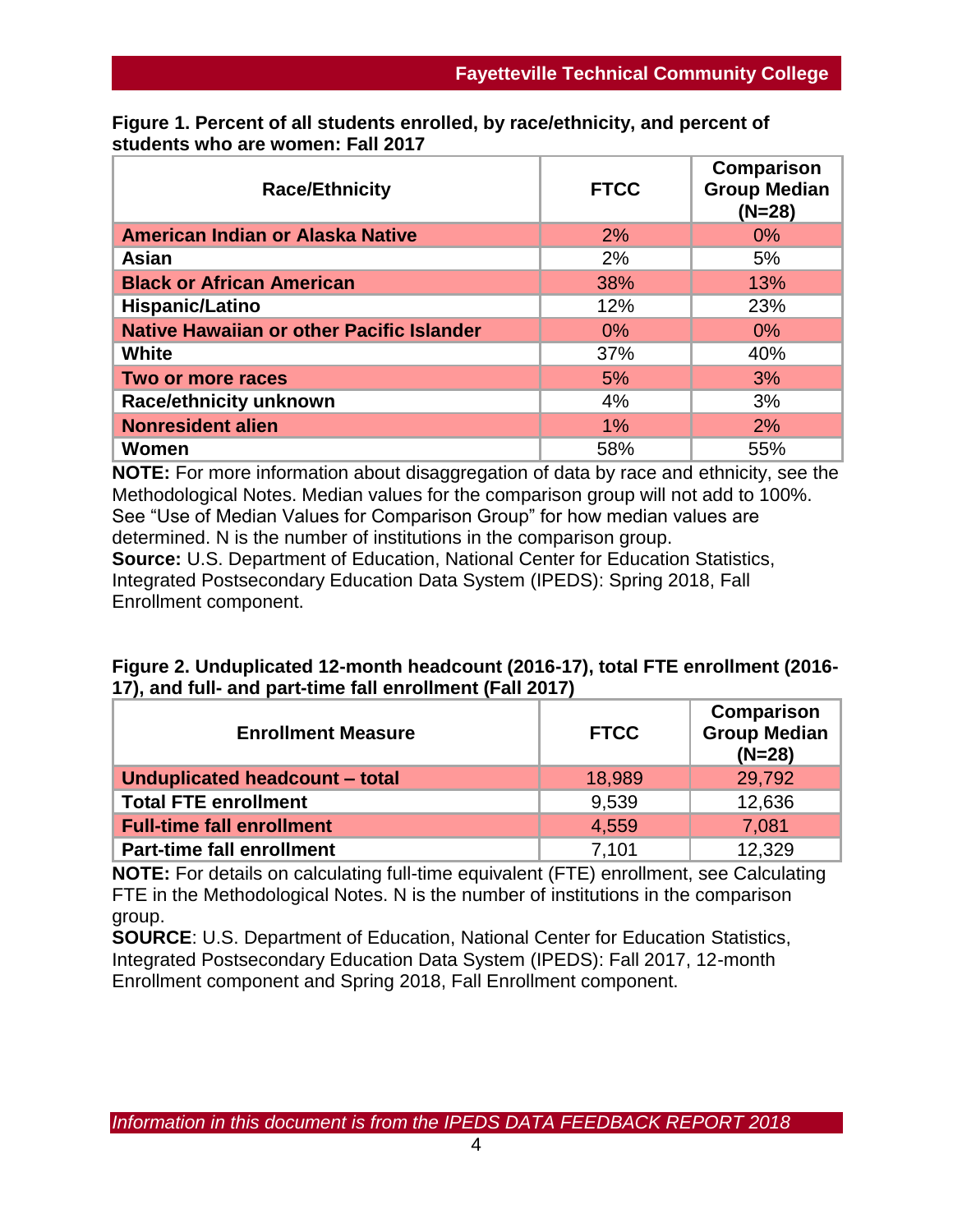|         | Figure 3. Number of subbaccalaureate degrees and certificates awarded, by level: |  |  |
|---------|----------------------------------------------------------------------------------|--|--|
| 2016-17 |                                                                                  |  |  |

| <b>Levels of Award</b>                           | <b>FTCC</b> | <b>Comparison</b><br><b>Group Median</b><br>$(N=28)$ |
|--------------------------------------------------|-------------|------------------------------------------------------|
| Associate's                                      | 1,852       | 2,061                                                |
| Certificates of at least 2 but less than 4 years |             |                                                      |
| Certificates of at least 1 but less than years   | 204         | 245                                                  |
| Certificates of less than 1 year                 | 2,192       | 510                                                  |

**NOTE:** N is the number of institutions in the comparison group. **SOURCE:** U.S. Department of Education, National Center for Education Statistics, Integrated Postsecondary Education Data System (IPEDS): Fall 2017, Completions component.

## **Figure 4. Academic year tuition and required fees for full-time, first-time degree/certificate-seeking undergraduates: 2014-15 to 2017-18**

| <b>Academic Year</b> | <b>FTCC</b> | Comparison<br><b>Group Median</b><br>$(N=28)$ |
|----------------------|-------------|-----------------------------------------------|
| 2017-18              | \$2,528     | \$3,253                                       |
| 2016-17              | \$2,528     | \$3,126                                       |
| 2015-16              | \$2,394     | \$2,976                                       |
| 2014-15              | \$2,394     | \$2,920                                       |

**NOTE:** The tuition and required fees shown here are the lowest reported from the categories of in-district, in-state, and out-of-state. N is the number of institutions in the comparison group.

**SOURCE:** U.S. Department of Education, National Center for Education Statistics, Integrated Postsecondary Education Data System (IPEDS): Fall 2017, Institutional Characteristics component.

#### **Figure 5. Average net price of attendance for full-time, first-time degree/certificate-seeking undergraduate students, who were awarded grant or scholarship aid: 2014-15 to 2016-17**

| <b>Academic Year</b> | <b>FTCC</b> | Comparison<br><b>Group Median</b><br>$(N=28)$ |  |
|----------------------|-------------|-----------------------------------------------|--|
| 2016-17              | \$7,413     | \$7,245                                       |  |
| 2015-16              | \$3,157     | \$7,119                                       |  |
| 2014-15              | \$3,691     | \$6,806                                       |  |

**NOTE:** Average net price is for full-time, first-time degree/certificate-seeking undergraduate students and is generated by subtracting the average amount of federal,

*Information in this document is from the IPEDS DATA FEEDBACK REPORT 2018*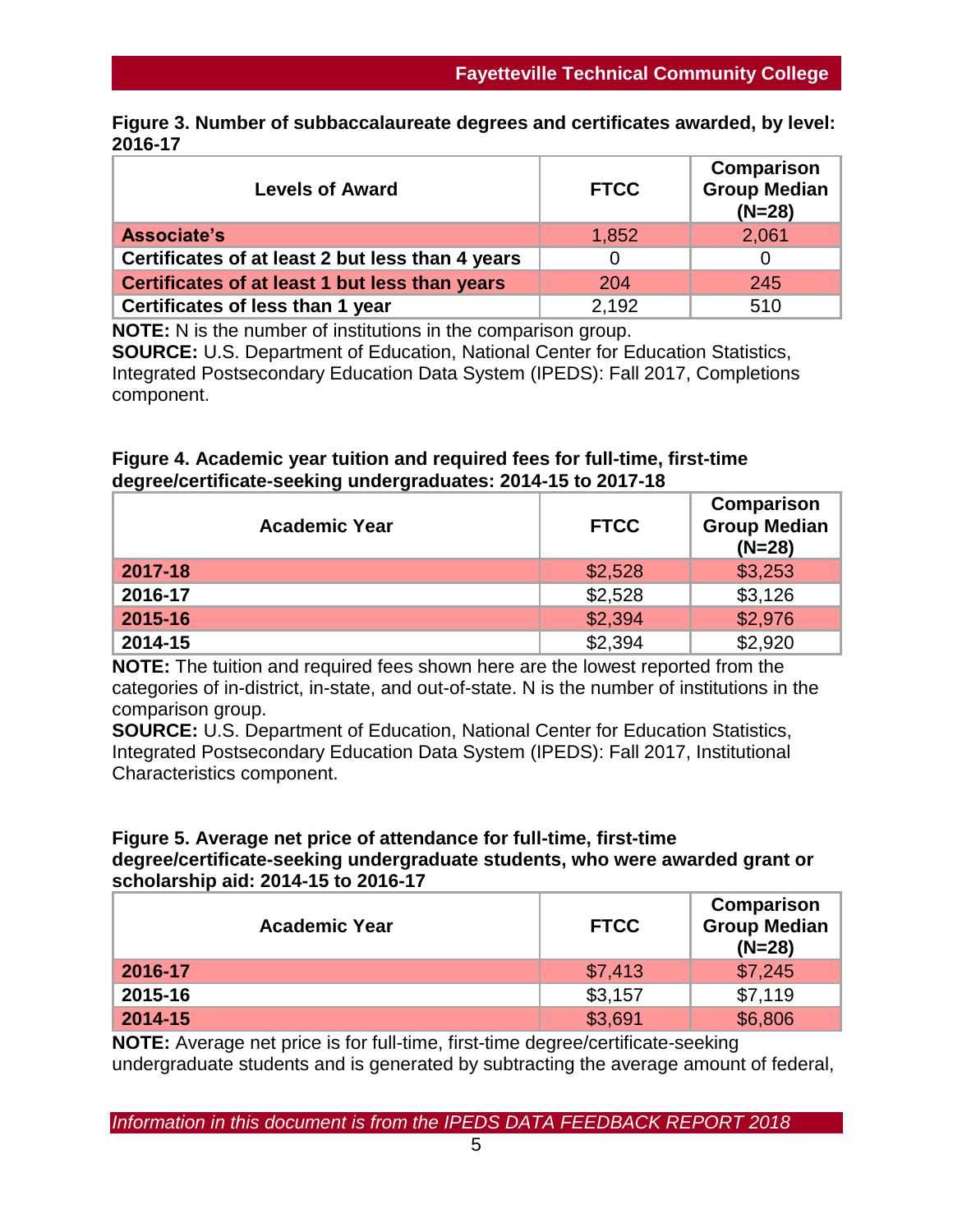state/local government, and institutional grant and scholarship awarded aid from the total cost of attendance. Total cost of attendance is the sum of published tuition and required fees, books and supplies, and the average room and board and other expenses. For details, see the Methodological Notes. N is the number of institutions in the comparison group.

**SOURCE:** U.S. Department of Education, National Center for Education Statistics, Integrated Postsecondary Education Data System (IPEDS): Fall 2017, Institutional Characteristics component and Winter 2017-18, Student Financial Aid component.

**Figure 6. Percent of full-time, first-time degree/certificate-seeking undergraduate students who were awarded grant or scholarship aid from the federal government, state/local government, or the institution, or loans, by type of aid: 2016-17**

| <b>Type of Aid</b>          | <b>FTCC</b> | Comparison<br><b>Group Median</b><br>$(N=28)$ |
|-----------------------------|-------------|-----------------------------------------------|
| Any grant aid               | 78%         | 57%                                           |
| <b>Federal grants</b>       | 66%         | 47%                                           |
| <b>Pell grants</b>          | 65%         | 47%                                           |
| <b>State/local grants</b>   | 8%          | 22%                                           |
| <b>Institutional grants</b> | 5%          | 6%                                            |
| <b>Any loans</b>            | 48%         | 11%                                           |
| <b>Federal loans</b>        | 48%         | 11%                                           |
| <b>Other loans</b>          | 0%          | 0%                                            |

**NOTE:** Any grant aid above includes grant or scholarship aid awarded from the federal government, state/local government, or the institution. Federal grants include Pell grants and other federal grants. Any loans include federal loans and other loans awarded to students. For details on how students are counted for financial aid reporting, see Cohort Determination in the Methodological Notes. N is the number of institutions in the comparison group.

**SOURCE:** U.S. Department of Education, National Center for Education Statistics, Integrated Postsecondary Education Data System (IPEDS): Winter 2017-18, Student Financial Aid component.

**Figure 7. Average amounts of awarded grant or scholarship aid from the federal government, state/local government, or the institution, or loans awarded to fulltime, first-time degree/certificate-seeking undergraduate students, by type of aid: 2016-17**

| <b>Type of Aid</b>                                                       | <b>FTCC</b> |         |  |
|--------------------------------------------------------------------------|-------------|---------|--|
| Any grant aid                                                            | \$4,509     | \$4,709 |  |
| <b>Federal grants</b>                                                    | \$5,069     | \$4,539 |  |
| Information in this document is from the IPEDS DATA FEEDBACK REPORT 2018 |             |         |  |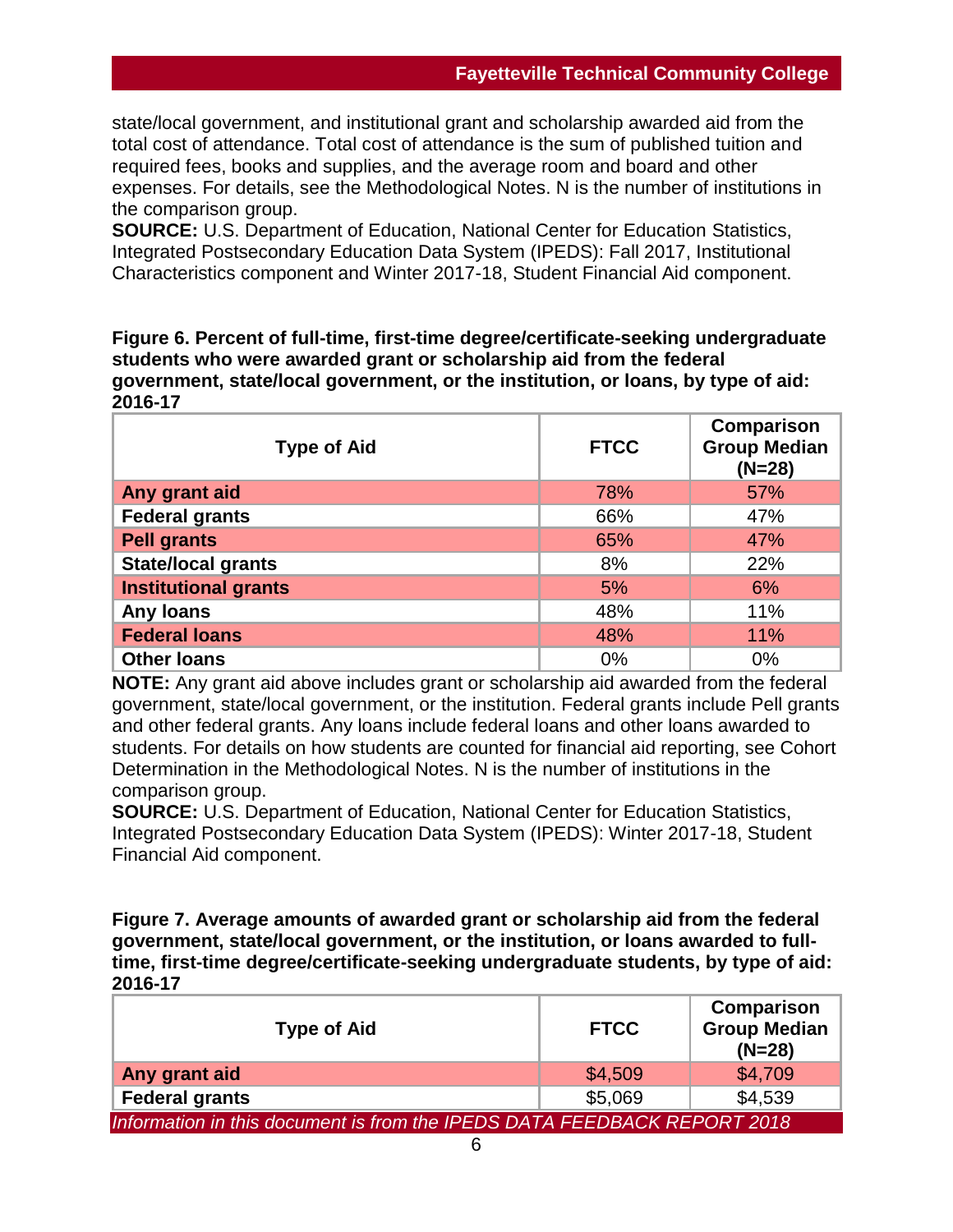| <b>Type of Aid</b>          | <b>FTCC</b> | <b>Comparison</b><br><b>Group Median</b><br>$(N=28)$ |
|-----------------------------|-------------|------------------------------------------------------|
| <b>Pell grants</b>          | \$5,027     | \$4,469                                              |
| <b>State/local grants</b>   | \$1,712     | \$1,740                                              |
| <b>Institutional grants</b> | \$1,510     | \$1,252                                              |
| <b>Any loans</b>            | \$6,200     | \$4,737                                              |
| <b>Federal loans</b>        | \$6,200     | \$4,561                                              |
| <b>Other loans</b>          | \$0         | \$6,629                                              |

**NOTE:** Any grant aid above includes grant or scholarship aid awarded from the federal government, state/local government, or the institution. Federal grants include Pell grants and other federal grants. Any loans include federal loans and other loans awarded to students. Average amounts of aid were calculated by dividing the total aid awarded by the total number of recipients in each institution. N is the number of institutions in the comparison group.

**SOURCE:** U.S. Department of Education, National Center for Education Statistics, Integrated Postsecondary Education Data System (IPEDS): Winter 2017-18, Student Financial Aid component.

|  | Figure 8. Percent of all undergraduates awarded aid, by type of aid: 2016-17 |  |  |
|--|------------------------------------------------------------------------------|--|--|
|  |                                                                              |  |  |

| <b>Type of Aid</b>   | <b>FTCC</b> | Comparison<br><b>Group Median</b><br>$(N=28)$ |
|----------------------|-------------|-----------------------------------------------|
| Any grant aid        | 63          | 40                                            |
| <b>Pell grants</b>   | 46          | 31                                            |
| <b>Federal loans</b> | 25          | 10                                            |

**NOTE:** Any grant aid above includes grant or scholarship aid awarded from the federal government, state/local government, the institution, or other sources. Federal loans includes only federal loans awarded to students. N is the number of institutions in the comparison group.

**SOURCE:** U.S. Department of Education, National Center for Education Statistics, Integrated Postsecondary Education Data System (IPEDS): Winter 2017-18, Student Financial Aid component.

## **Figure 9. Average amount of aid awarded to all undergraduates, by type of aid: 2016-17**

| <b>Type of Aid</b>          | <b>FTCC</b> | Comparison<br><b>Group Median</b> |
|-----------------------------|-------------|-----------------------------------|
| Any grant aid (N=28)        | \$4,442     | \$3,584                           |
| Pell grants (N=28)          | \$4,902     | \$3,563                           |
| <b>Federal loans (N=27)</b> | \$3,662     | \$4,871                           |

*Information in this document is from the IPEDS DATA FEEDBACK REPORT 2018*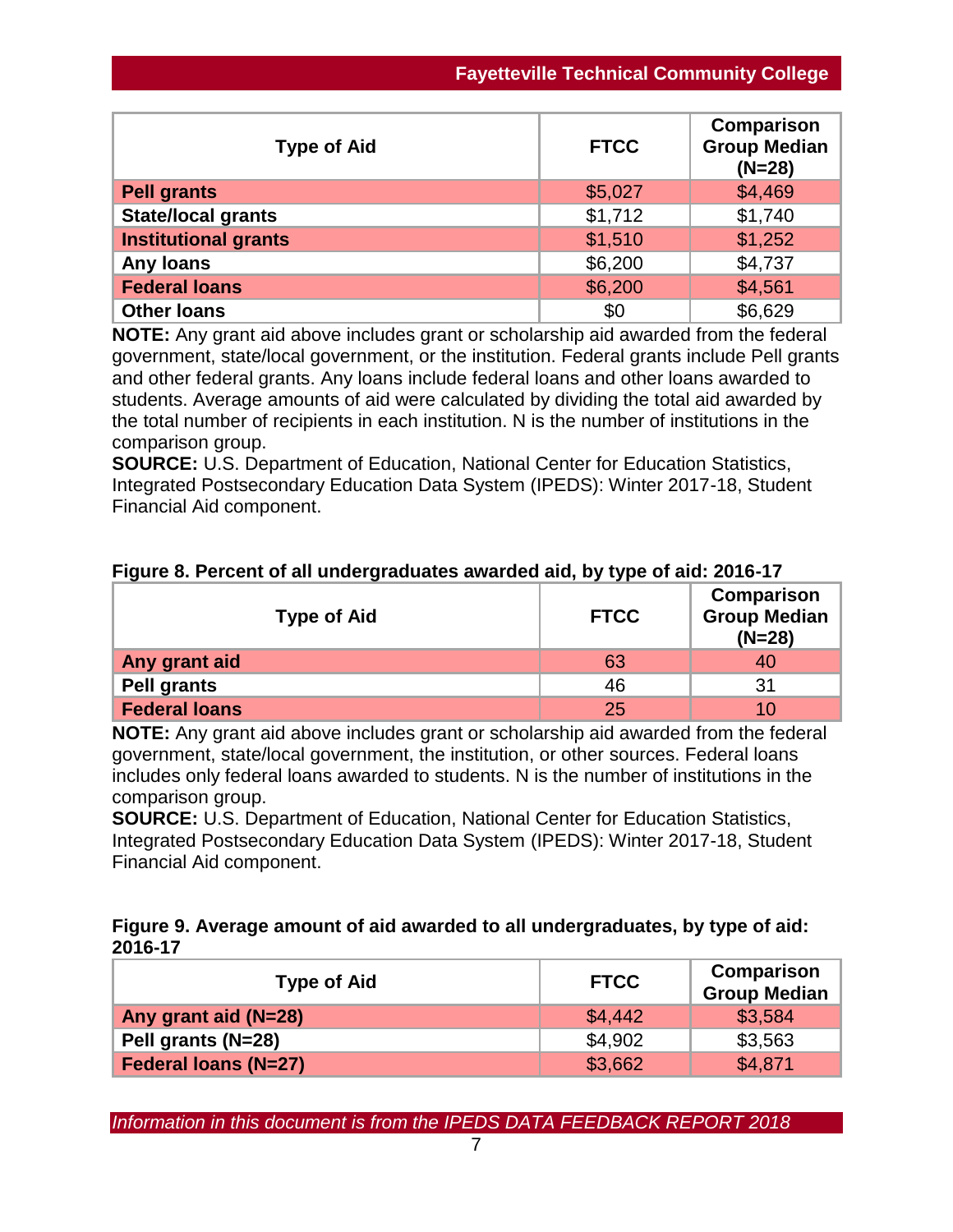**NOTE:** Any grant aid above includes grant or scholarship aid from the federal government, state/local government, the institution, or other sources. Federal loans include federal loans to students. Average amounts of aid were calculated by dividing the total aid awarded by the total number of recipients in each institution. N is the number of institutions in the comparison group.

**SOURCE:** U.S. Department of Education, National Center for Education Statistics, Integrated Postsecondary Education Data System (IPEDS): Winter 2017-18, Student Financial Aid component.

## **Figure 10. Retention rates of full-time, first-time degree/certificate seeking students: Fall 2016 cohort**

| <b>Attendance Level</b>         | <b>FTCC</b> | Comparison<br><b>Group Median</b><br>$(N=28)$ |
|---------------------------------|-------------|-----------------------------------------------|
| <b>Full-time retention rate</b> | 50%         | 66%                                           |
| <b>Part-time retention rate</b> | 46%         | 49%                                           |

**NOTE:** Retention rates are measured from the fall of first enrollment to the following fall. Academic reporting institutions report retention data as of the institution's official fall reporting date or as of October 15, 2016. Program reporters determine the cohort with enrollment any time between August 1-October 31, 2016 and retention based on August 1, 2017. For more details, see the Methodological Notes. N is the number of institutions in the comparison group.

**SOURCE:** U.S. Department of Education, National Center for Education Statistics, Integrated Postsecondary Education Data System (IPEDS): Spring 2018, Fall Enrollment component.

#### **Figure 11. Graduation and transfer-out rates of full-time, first-time degree/certificate-seeking undergraduates within 150% of normal time to program completion: 2014 cohort**

| <b>Measure</b>                  | <b>FTCC</b> | Comparison<br><b>Group Median</b><br>$(N=28)$ |
|---------------------------------|-------------|-----------------------------------------------|
| <b>Graduation rate, Overall</b> | 18%         | 18%                                           |
| <b>Transfer-out rate</b>        | 19%         | 21%                                           |

**NOTE:** Graduation rate cohort includes all full-time, first-time degree/certificate-seeking undergraduate students. Graduation and transfer-out rates are the Student Right-to-Know rates. Only institutions with mission to prepare students to transfer are required to report transfer out. For more details, see the Methodological Notes. N is the number of institutions in the comparison group.

**SOURCE:** U.S. Department of Education, National Center for Education Statistics, Integrated Postsecondary Education Data System (IPEDS): Winter 2017-18, Graduation Rates component.

*Information in this document is from the IPEDS DATA FEEDBACK REPORT 2018*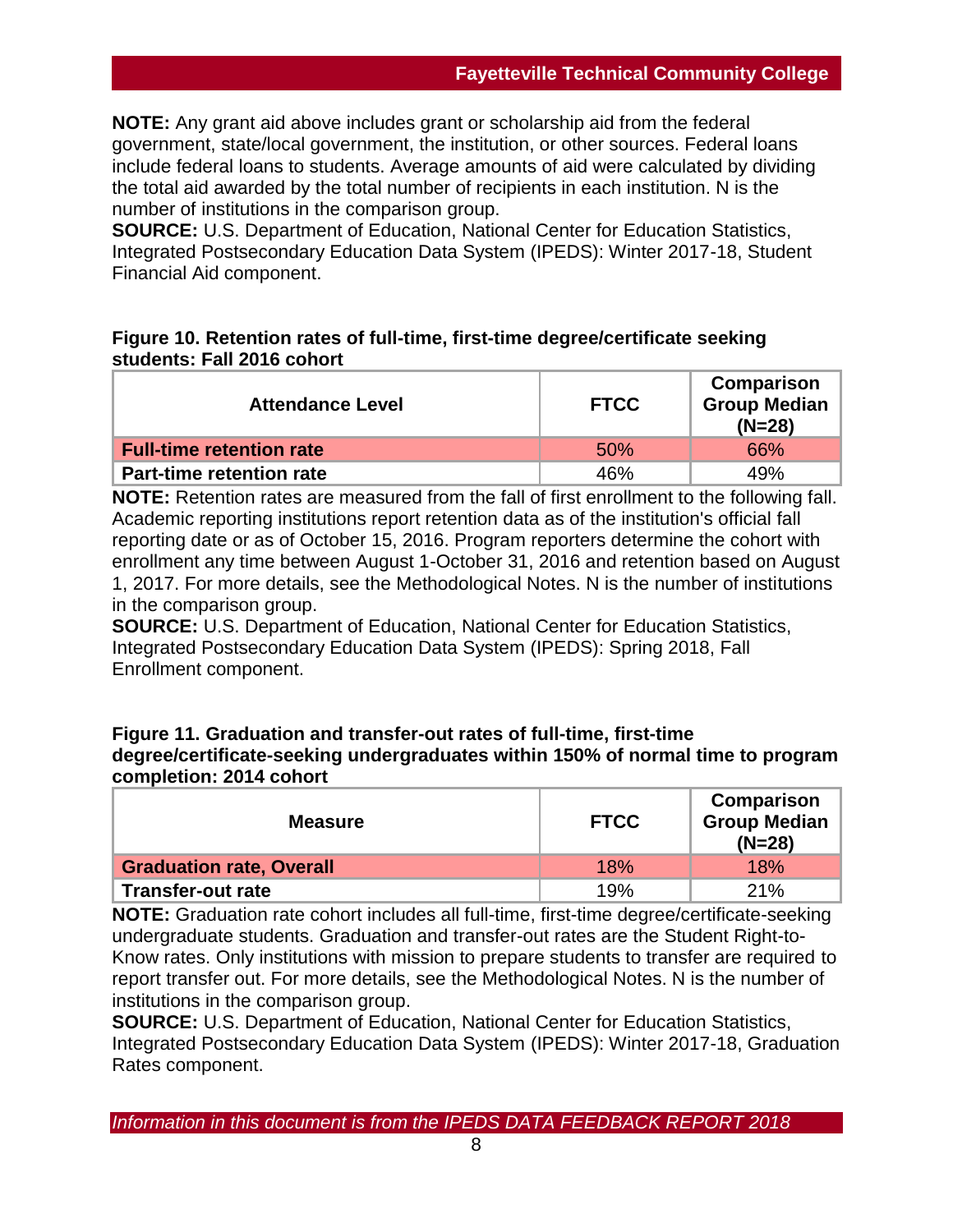**Figure 12: Graduation rates of full-time, first-time degree/certificate-seeking undergraduates within 150% of normal time to program completion, by race/ethnicity: 2014 cohort**

| <b>Race/Ethnicity</b>                            | <b>FTCC</b> | Comparison<br>Group<br><b>Median</b> |
|--------------------------------------------------|-------------|--------------------------------------|
| <b>Graduation rate, Overall (N=28)</b>           | 18%         | 18%                                  |
| American Indian or Alaska Native (N=27)          | 19%         | 13%                                  |
| Asian (N=28)                                     | 11%         | 22%                                  |
| <b>Black or African American (N=28)</b>          | 10%         | 12%                                  |
| <b>Hispanic/Latino (N=28)</b>                    | 21%         | 17%                                  |
| Native Hawaiian or other Pacific Islander (N=27) | $0\%$       | 8%                                   |
| White $(N=28)$                                   | 27%         | 22%                                  |
| Two or more races (N=28)                         | 13%         | 16%                                  |
| Race/ethnicity unknown (N=27)                    | 26%         | 21%                                  |
| Nonresident alien (N=28)                         | 14%         | 21%                                  |

**NOTE:** For more information about disaggregation of data by race and ethnicity, see the Methodological Notes. The graduation rates are the Student Right-to-Know (SRK) rates. Median values for the comparison group will not add to 100%. N is the number of institutions in the comparison group.

**SOURCE:** U.S. Department of Education, National Center for Education Statistics, Integrated Postsecondary Education Data System (IPEDS): Winter 2017-18, Graduation Rates component.

## **Figure 13. Graduation rates of full-time, first-time degree/certificate-seeking undergraduates within 150% of normal time to program completion, by financial aid type: 2014 cohort**

| <b>Student Aid</b>                         | <b>FTCC</b> | <b>Comparison</b><br><b>Group Median</b> |
|--------------------------------------------|-------------|------------------------------------------|
| Pell grant (N=28)                          | 14%         | 15%                                      |
| Stafford Ioan (N=26)                       | $0\%$       | 17%                                      |
| Neither Pell grant or Stafford Ioan (N=28) | 32%         | 22%                                      |

**NOTE:** Graduation rate cohort includes all full-time, first-time degree/certificate-seeking undergraduate students. Data were collected on those students, who at entry of the cohort, were awarded a Pell Grant and students who were awarded a Subsidized Stafford loan, but did not receive a Pell Grant. Graduation rates are the Student Rightto-Know rates. Only institutions with mission to prepare students to transfer are required to report transfer out. For more details, see the Methodological Notes. N is the number of institutions in the comparison group.

SOURCE: U.S. Department of Education, National Center for Education Statistics, Integrated Postsecondary Education Data System (IPEDS): Winter 2017-18, Graduation Rates component.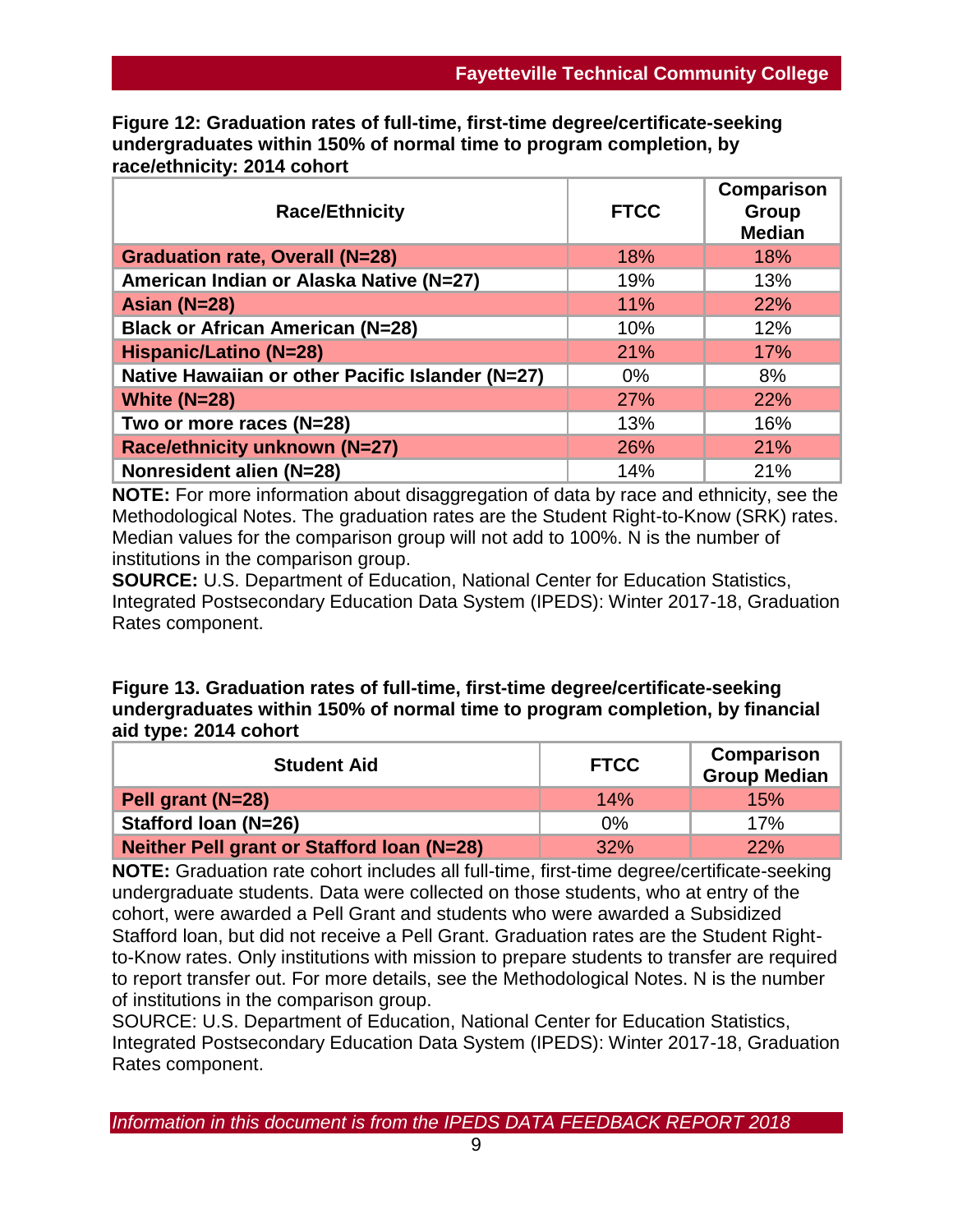**Figure 14. Graduation rates of full-time, first-time degree/certificate-seeking undergraduates within normal time, and 150% and 200% of normal time to completion: 2013 cohort**

| <b>Time to Program Completion</b> | <b>FTCC</b> | Comparison<br><b>Group Median</b><br>$(N=28)$ |
|-----------------------------------|-------------|-----------------------------------------------|
| <b>Normal time</b>                | 7%          | 7%                                            |
| 150% of normal time               | 15%         | 17%                                           |
| 200% of normal time               | 19%         | 24%                                           |

**NOTE:** The 150% graduation rate is the Student Right-to-Know (SRK) rates; the Normal time and 200% rates are calculated using the same methodology. For details, see the Methodological Notes. N is the number of institutions in the comparison group. **SOURCE:** U.S. Department of Education, National Center for Education Statistics, Integrated Postsecondary Education Data System (IPEDS): Winter 2017-18, 200% Graduation Rates component.

#### **Figure 15. Award and enrollment rates of first-time, full-time, degree/certificateseeking undergraduates after 8 years of entry, by Pell status, 2009-10 cohort**

| <b>Pell Status and</b><br><b>Completion &amp; Enrollment Measures</b> | <b>FTCC</b> | Comparison<br><b>Group Median</b><br>$(N=28)$ |
|-----------------------------------------------------------------------|-------------|-----------------------------------------------|
| Pell - Received award in 4 years                                      | 15%         | 17%                                           |
| Pell - Received award in 6 years                                      | 21%         | 22%                                           |
| Pell - Received award in 8 years                                      | 22%         | 25%                                           |
| Pell - Still enrolled at same institution                             | $1\%$       | 2%                                            |
| <b>Pell - Enrolled at another institution</b>                         | 22%         | 24%                                           |
| Non-Pell - Received award in 4 years                                  | 21%         | 24%                                           |
| Non-Pell - Received award in 6 years                                  | 28%         | 28%                                           |
| Non-Pell - Received award in 8 years                                  | 29%         | 31%                                           |
| Non-Pell - Still enrolled at same institution                         | 2%          | 2%                                            |
| Non-Pell - Enrolled at another institution                            | 25%         | 26%                                           |

**NOTE:** Award measures are based on the highest award received after 8 years of entry and enrollment measures are based on student who did not received an award after 8 years of entry. Student cohorts (i.e., First-time, full-time; First-time, part-time; Non-firsttime, full-time; and Non-first-time, part-time) are degree/certificate-seeking undergraduate students who entered the institution between July 1, 2009-June 30, 2010. Pell recipients are students with demonstrated financial need. For more details, see the Methodological Notes. N is the number of institutions in the comparison group. **SOURCE:** U.S. Department of Education, National Center for Education Statistics, Integrated Postsecondary Education Data System (IPEDS): Winter 2017-18, Outcome Measures component.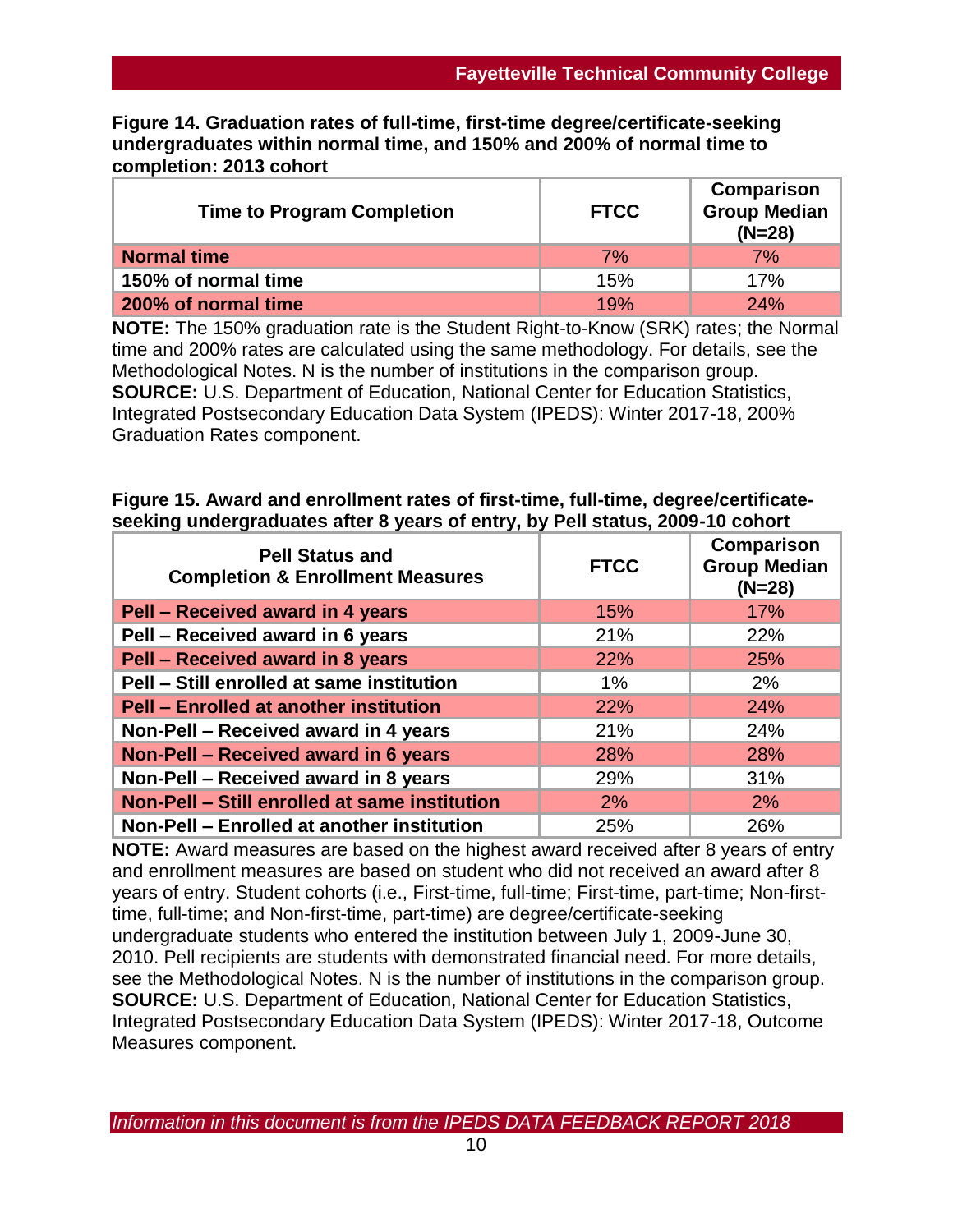| <b>Pell Status and</b><br><b>Completion &amp; Enrollment Measures</b> | <b>FTCC</b> | Comparison<br><b>Group Median</b><br>$(N=28)$ |
|-----------------------------------------------------------------------|-------------|-----------------------------------------------|
| Pell - Received award in 4 years                                      | 13%         | 7%                                            |
| Pell - Received award in 6 years                                      | 18%         | 13%                                           |
| Pell - Received award in 8 years                                      | 19%         | 14%                                           |
| Pell - Still enrolled at same institution                             | $0\%$       | 3%                                            |
| <b>Pell - Enrolled at another institution</b>                         | 29%         | 21%                                           |
| Non-Pell - Received award in 4 years                                  | 16%         | 8%                                            |
| Non-Pell - Received award in 6 years                                  | 20%         | 12%                                           |
| Non-Pell - Received award in 8 years                                  | 22%         | 16%                                           |
| Non-Pell - Still enrolled at same institution                         | 2%          | 3%                                            |
| Non-Pell - Enrolled at another institution                            | 43%         | 25%                                           |

**Figure 16. Award and enrollment rates of first-time, part-time, degree/certificateseeking undergraduates after 8 years of entry, by Pell status, 2009-10 cohort**

**NOTE:** Award measures are based on the highest award received after 8 years of entry and enrollment measures are based on student who did not received an award after 8 years of entry. Student cohorts (i.e., First-time, full-time; First-time, part-time; Non-firsttime, full-time; and Non-first-time, part-time) are degree/certificate-seeking undergraduate students who entered the institution between July 1, 2009-June 30, 2010. Pell recipients are students with demonstrated financial need. For more details, see the Methodological Notes. N is the number of institutions in the comparison group. **SOURCE:** U.S. Department of Education, National Center for Education Statistics, Integrated Postsecondary Education Data System (IPEDS): Winter 2017-18, Outcome Measures component.

**Figure 17. Award and enrollment rates of non-first-time, full-time, degree/certificate-seeking undergraduates after 8 years of entry, by Pell status, 2009-10 cohort**

| <b>Pell Status and</b><br><b>Completion &amp; Enrollment Measures</b> | <b>FTCC</b> | <b>Comparison</b><br><b>Group Median</b><br>$(N=28)$ |
|-----------------------------------------------------------------------|-------------|------------------------------------------------------|
| Pell - Received award in 4 years                                      | 36%         | 23%                                                  |
| Pell- Received award in 6 years                                       | 39%         | 30%                                                  |
| Pell - Received award in 8 years                                      | 40%         | 31%                                                  |
| Pell - Still enrolled at same institution                             | $2\%$       | $1\%$                                                |
| <b>Pell - Enrolled at another institution</b>                         | 30%         | 31%                                                  |
| Non-Pell - Received award in 4 years                                  | 45%         | 27%                                                  |
| Non-Pell - Received award in 6 years                                  | 48%         | 31%                                                  |
| Non-Pell - Received award in 8 years                                  | 49%         | 33%                                                  |
| Non-Pell - Still enrolled at same institution                         | $1\%$       | $1\%$                                                |
| Non-Pell - Enrolled at another institution                            | 26%         | 34%                                                  |

*Information in this document is from the IPEDS DATA FEEDBACK REPORT 2018*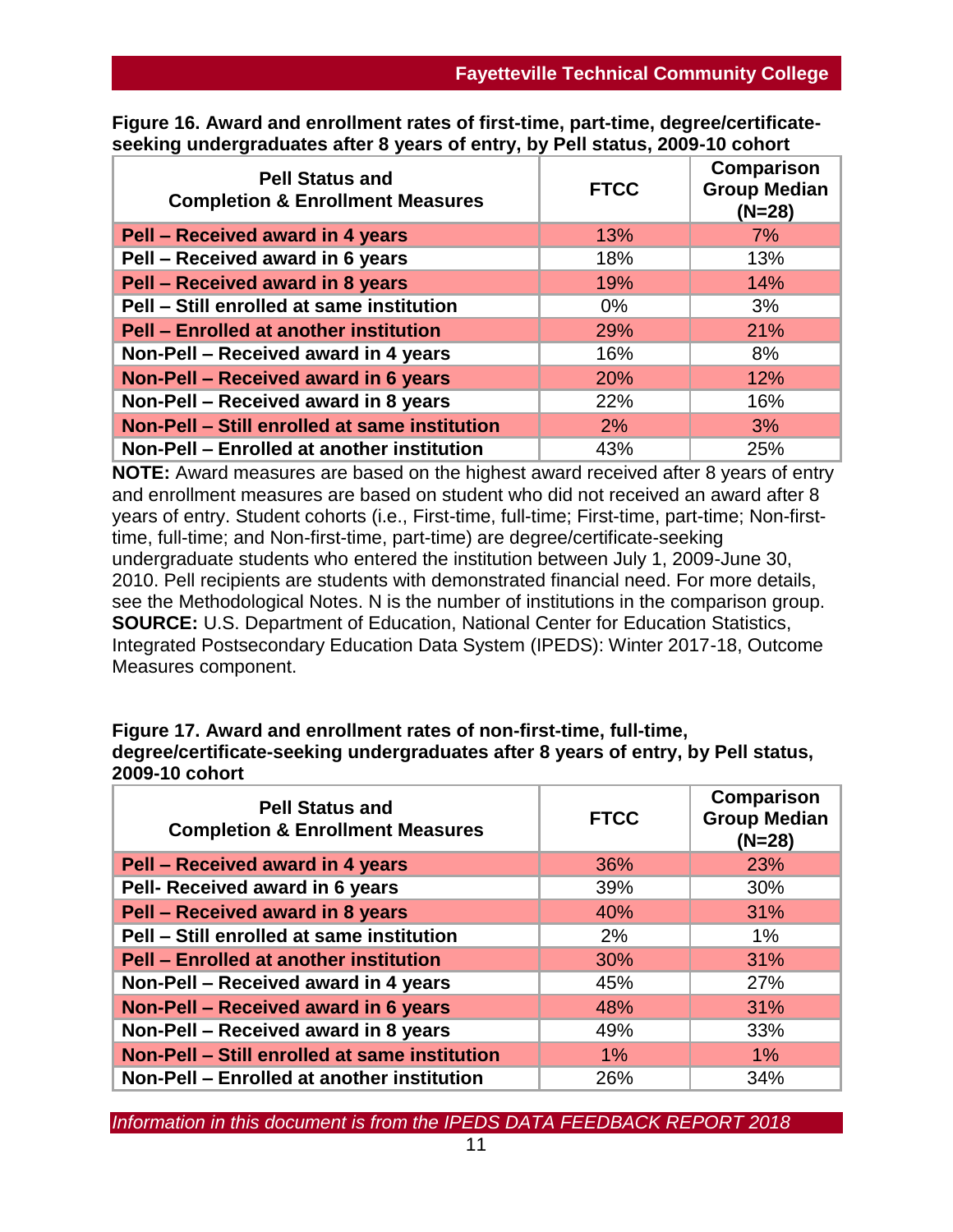**NOTE:** Award measures are based on the highest award received after 8 years of entry and enrollment measures are based on student who did not received an award after 8 years of entry. Student cohorts (i.e., First-time, full-time; First-time, part-time; Non-firsttime, full-time; and Non-first-time, part-time) are degree/certificate-seeking undergraduate students who entered the institution between July 1, 2009-June 30, 2010. Pell recipients are students with demonstrated financial need. For more details, see the Methodological Notes. N is the number of institutions in the comparison group. **SOURCE:** U.S. Department of Education, National Center for Education Statistics, Integrated Postsecondary Education Data System (IPEDS): Winter 2017-18, Outcome Measures component.

#### **Figure 18. Award and enrollment rates of non-first-time, part-time, degree/certificate-seeking undergraduates after 8 years of entry, by Pell status, 2009-10 cohort**

| <b>Pell Status and</b><br><b>Completion &amp; Enrollment Measures</b> | <b>FTCC</b> | Comparison<br><b>Group Median</b><br>$(N=28)$ |
|-----------------------------------------------------------------------|-------------|-----------------------------------------------|
| Pell - Received award in 4 years                                      | 36%         | 15%                                           |
| Pell- Received award in 6 years                                       | 40%         | 19%                                           |
| Pell - Received award in 8 years                                      | 41%         | 22%                                           |
| Pell - Still enrolled at same institution                             | 3%          | 2%                                            |
| <b>Pell - Enrolled at another institution</b>                         | 28%         | 29%                                           |
| Non-Pell - Received award in 4 years                                  | 30%         | 13%                                           |
| Non-Pell - Received award in 6 years                                  | 33%         | 15%                                           |
| Non-Pell - Received award in 8 years                                  | 34%         | 16%                                           |
| Non-Pell - Still enrolled at same institution                         | 2%          | $1\%$                                         |
| Non-Pell - Enrolled at another institution                            | 34%         | 40%                                           |

**NOTE:** Award measures are based on the highest award received after 8 years of entry and enrollment measures are based on student who did not received an award after 8 years of entry. Student cohorts (i.e., First-time, full-time; First-time, part-time; Non-firsttime, full-time; and Non-first-time, part-time) are degree/certificate-seeking undergraduate students who entered the institution between July 1, 2009-June 30, 2010. Pell recipients are students with demonstrated financial need. For more details, see the Methodological Notes. N is the number of institutions in the comparison group. **SOURCE:** U.S. Department of Education, National Center for Education Statistics, Integrated Postsecondary Education Data System (IPEDS): Winter 2017-18, Outcome Measures component.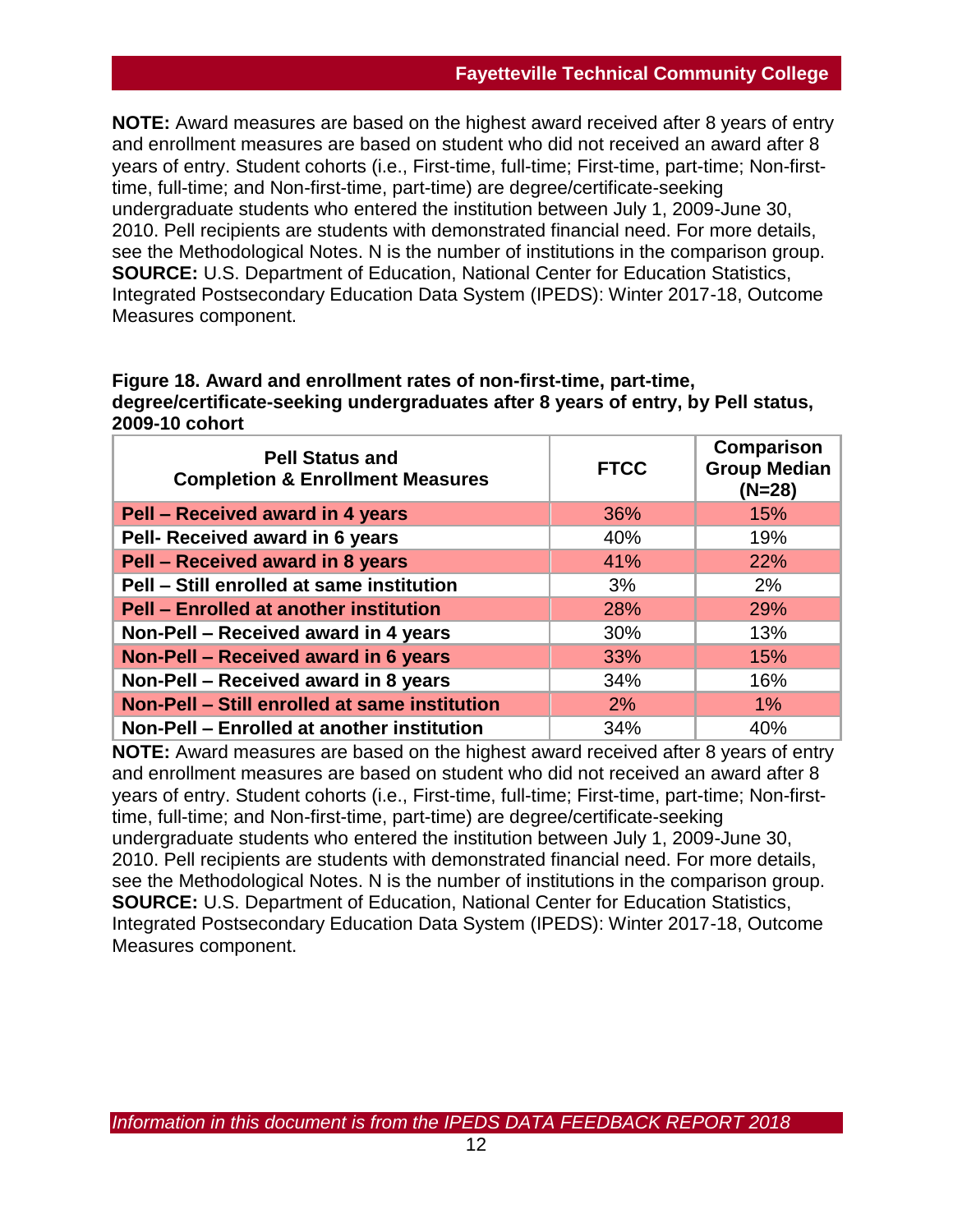| <b>Revenue Source</b>                | <b>FTCC</b> | Comparison<br><b>Group Median</b><br>$(N=28)$ |
|--------------------------------------|-------------|-----------------------------------------------|
| <b>Tuition and fees</b>              | 15%         | 19%                                           |
| <b>State appropriations</b>          | 44%         | 23%                                           |
| <b>Local appropriations</b>          | 10%         | 30%                                           |
| Government grants and contracts      | 26%         | 23%                                           |
| Private gifts, grants, and contracts | 0%          | $1\%$                                         |
| <b>Investment return</b>             | 0%          | $0\%$                                         |
| <b>Other core revenues</b>           | 4%          | 4%                                            |

|  | Figure 19. Percent distribution of core revenues, by source: Fiscal year 2017 |  |  |  |
|--|-------------------------------------------------------------------------------|--|--|--|

**NOTE:** The comparison group median is based on those members of the comparison group that report finance data using the same accounting standards as the comparison institution. For more information, see the Methodological Notes. N is the number of institutions in the comparison group.

**SOURCE:** U.S. Department of Education, National Center for Education Statistics, Integrated Postsecondary Education Data System (IPEDS): Spring 2018, Finance component.

| <b>Expense Function</b>      | <b>FTCC</b> | <b>Comparison</b><br><b>Group Median</b><br>$(N=28)$ |
|------------------------------|-------------|------------------------------------------------------|
| <b>Instruction</b>           | \$5,173     | \$5,389                                              |
| <b>Research</b>              | \$0         | \$0                                                  |
| <b>Public service</b>        | \$0         | \$39                                                 |
| <b>Academic support</b>      | \$651       | \$1,119                                              |
| <b>Institutional support</b> | \$1,868     | \$1,792                                              |
| <b>Student services</b>      | \$697       | \$1,376                                              |
| <b>Other core expenses</b>   | \$1,611     | \$1,798                                              |

## **Figure 20. Core expenses per FTE enrollment, by function: Fiscal year 2017**

NOTE: Expenses per full-time equivalent (FTE) enrollment, particularly instruction, may be inflated because finance data includes all core expenses while FTE reflects credit activity only. For details on calculating FTE enrollment and a detailed definition of core expenses, see the Methodological Notes. N is the number of institutions in the comparison group.

SOURCE: U.S. Department of Education, National Center for Education Statistics, Integrated Postsecondary Education Data System (IPEDS): Fall 2017, 12-month Enrollment component and Spring 2018, Finance component.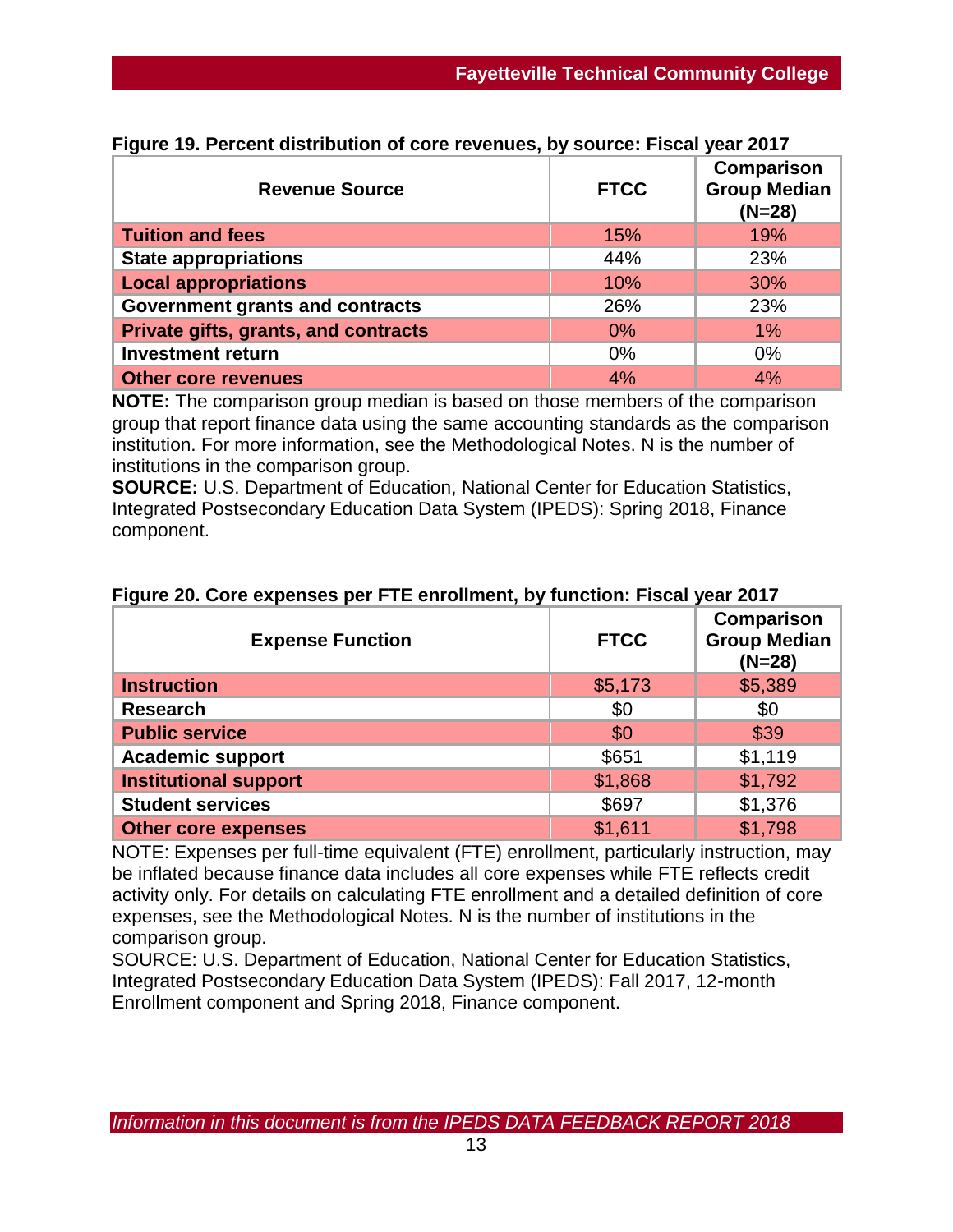| <b>Staff Category</b>                     | <b>FTCC</b>    | <b>Comparison</b><br><b>Group Median</b><br>$(N=28)$ |
|-------------------------------------------|----------------|------------------------------------------------------|
| <b>Postsecondary teachers and staff</b>   | 475            | 506                                                  |
| <b>Instructional support occupations</b>  | 77             | 119                                                  |
| <b>Management</b>                         | 75             | 75                                                   |
| <b>Business and financial operations</b>  |                | 31                                                   |
| <b>Computer, engineering, and science</b> | 28             | 46                                                   |
| Community service, legal, arts, and media | 30             | 39                                                   |
| <b>Healthcare</b>                         | $\overline{0}$ | 2                                                    |
| <b>Other</b>                              | 299            | 270                                                  |

## **Figure 21. Full-time equivalent staff, by occupational category: Fall 2017**

**NOTE:** Graduate assistants are not included. For calculation details, see the Methodological Notes. N is the number of institutions in the comparison group. **SOURCE:** U.S. Department of Education, National Center for Education Statistics, Integrated Postsecondary Education Data System (IPEDS): Spring 2018, Human Resources component.

#### **Figure 22. Average salaries of full-time instructional non-medical staff equated to 9-months worked, by academic rank: Academic year 2017-18**

| <b>Academic Rank</b>              | <b>FTCC</b> | <b>Comparison</b><br>Group Median |
|-----------------------------------|-------------|-----------------------------------|
| All ranks (N=28)                  | \$51,054    | \$67,474                          |
| Professor (N=17)                  | N/A         | \$78,248                          |
| <b>Associate professor (N=18)</b> | N/A         | \$67,261                          |
| <b>Assistant professor (N=18)</b> | N/A         | \$59,443                          |
| <b>Instructor (N=20)</b>          | N/A         | \$55,321                          |
| Lecturer (N=6)                    | N/A         | \$41,054                          |
| No academic rank (N=10)           | \$51,054    | \$58,161                          |

**NOTE:** See Methodology Notes for more details on average salary. N is the number of institutions in the comparison group.

**SOURCE:** U.S. Department of Education, National Center for Education Statistics, Integrated Postsecondary Education Data System (IPEDS): Spring 2018, Human Resources component.

## **Figure 23. Percent distribution of library collection, by material type: Fiscal Year 2017**

| <b>Material Type</b>                                                     | <b>FTCC</b> | Comparison<br><b>Group Median</b><br>$(N=28)$ |  |
|--------------------------------------------------------------------------|-------------|-----------------------------------------------|--|
| <b>Physical books</b>                                                    | 15%         | <b>30%</b>                                    |  |
| <b>Digital/Electronic books</b>                                          | 77%         | 32%                                           |  |
| Information in this document is from the IPEDS DATA FEEDBACK REPORT 2018 |             |                                               |  |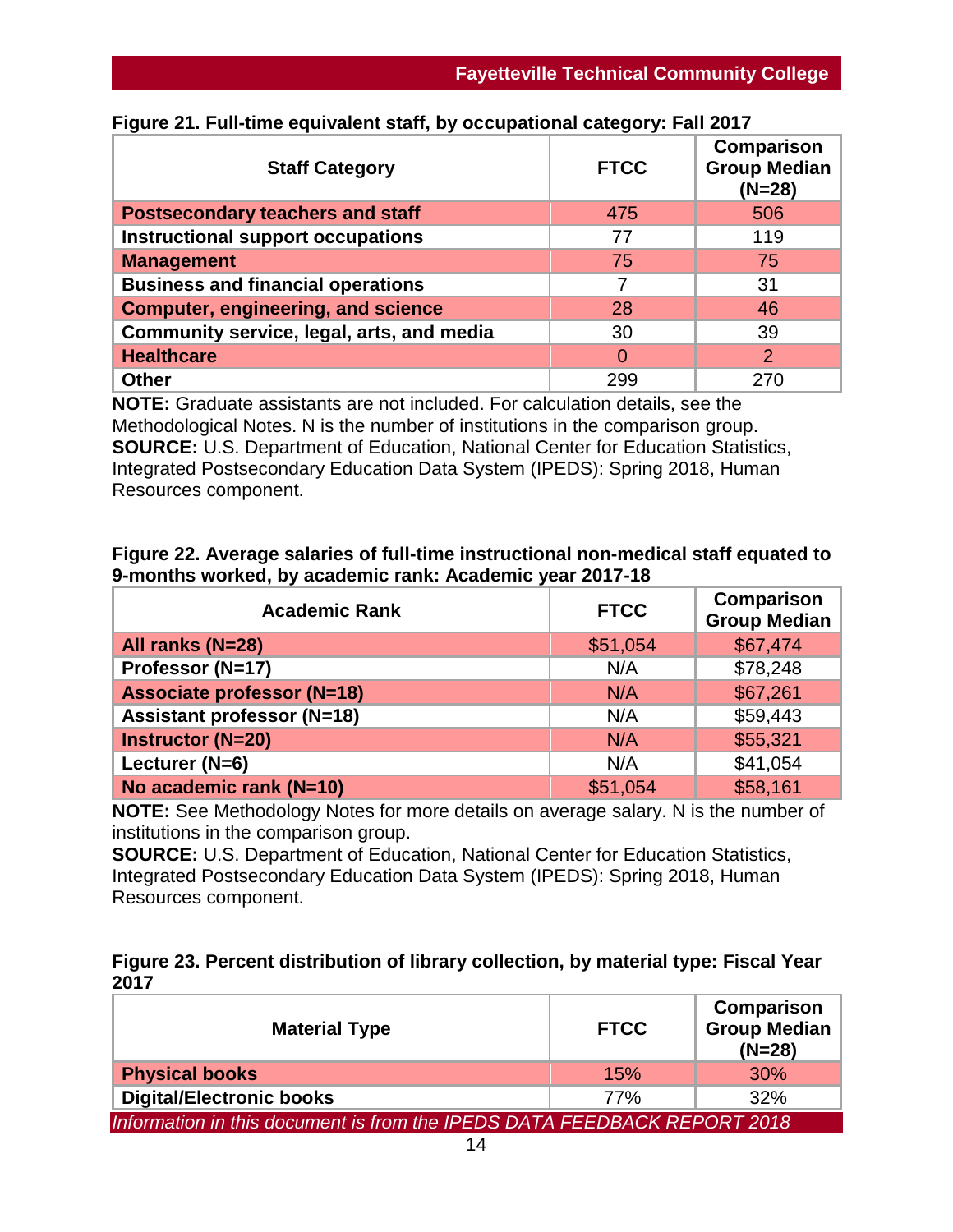| <b>Material Type</b>              | <b>FTCC</b> | Comparison<br><b>Group Median</b><br>$(N=28)$ |  |
|-----------------------------------|-------------|-----------------------------------------------|--|
| <b>Physical media</b>             | 0%          | 2%                                            |  |
| <b>Digital/Electronic media</b>   | 8%          | 9%                                            |  |
| <b>Physical serials</b>           | 0%          | 0%                                            |  |
| <b>Digital/Electronic serials</b> | 0%          | 3%                                            |  |
| <b>Databases</b>                  | 0%          | $0\%$                                         |  |

**NOTE:** N is the number of institutions in the comparison group.

**SOURCE:** U.S. Department of Education, National Center for Education Statistics, Integrated Postsecondary Education Data System (IPEDS): Spring 2018, Academic Libraries component.

## **Figure 24. Percent distribution of library expenses, by function: Fiscal Year 2017**

| <b>Function</b>                             | <b>FTCC</b> | Comparison<br><b>Group Median</b><br>$(N=28)$ |
|---------------------------------------------|-------------|-----------------------------------------------|
| <b>Salaries and wages</b>                   | 51%         | 68%                                           |
| <b>Fringe benefits</b>                      | 17%         | $0\%$                                         |
| <b>One-time purchases</b>                   | 15%         | 7%                                            |
| <b>Ongoing commitments to subscriptions</b> | 7%          | 10%                                           |
| <b>Other materials/services</b>             | 2%          | $0\%$                                         |
| <b>Operations and maintenance</b>           | 8%          | 4%                                            |

**NOTE:** N is the number of institutions in the comparison group.

**SOURCE:** U.S. Department of Education, National Center for Education Statistics, Integrated Postsecondary Education Data System (IPEDS): Spring 2018, Academic Libraries component.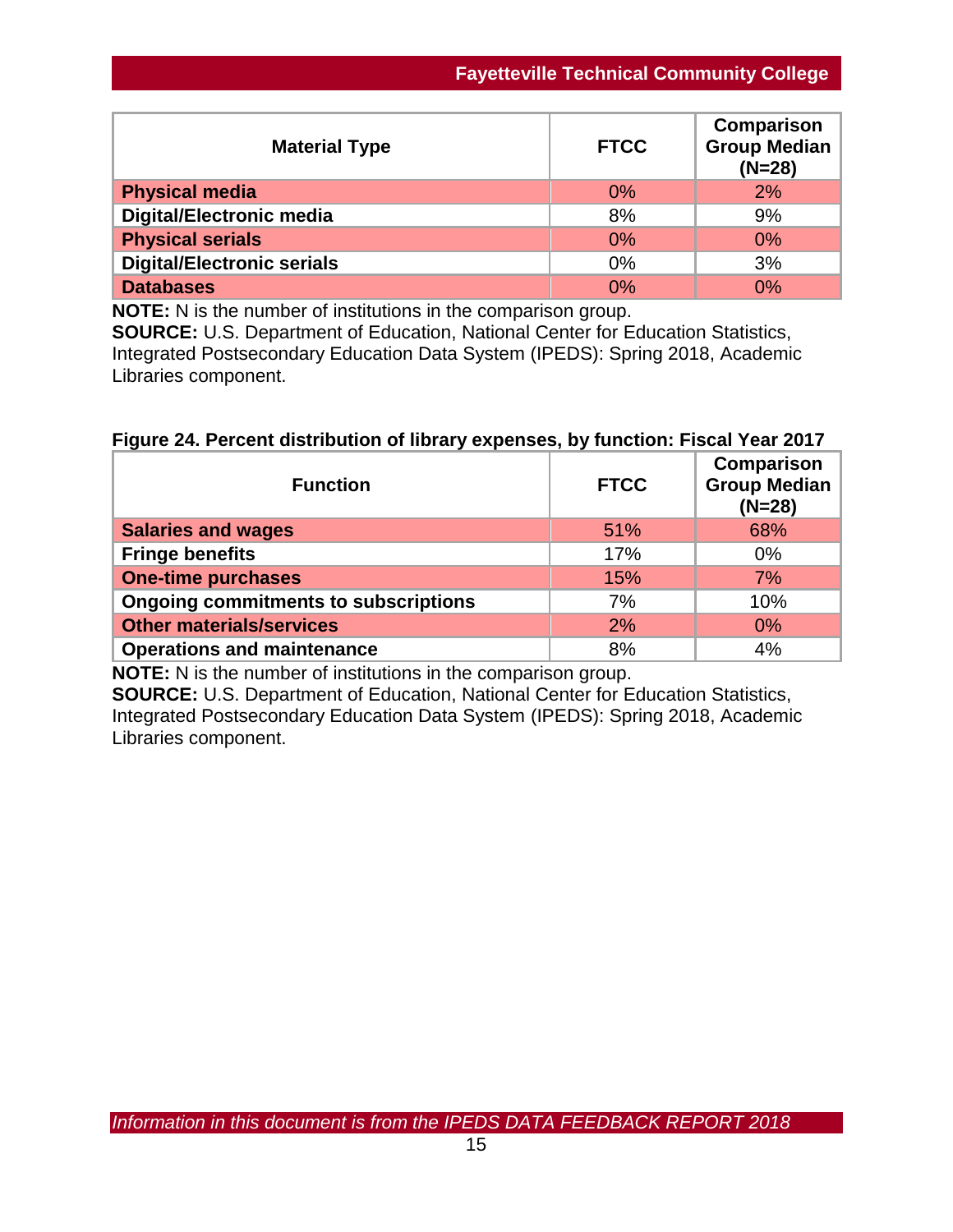#### **Methodological Notes**

#### **Overview**

This report is based on data supplied by institutions to IPEDS during 2017-18 data collection year. Response rates exceeded 99% for most surveys. IPEDS First Look reports at [http://nces.ed.gov/pubsearch/getpubcats.asp?sid=010](http://nces.ed.gov/pubsearch/getpubcats.asp?sid=010%20) provide some information on aggregate institutional responses.

#### **Use of Median Values for Comparison Group**

This report compares your institution's data to the median value for the comparison group for each statistic shown in the figure. If more than one statistic is present in a figure, the median values are determined separately for each indicator or statistic. Medians are not displayed for comparison groups with fewer than three values. Where percentage distributions are presented, median values may not add to 100%. To access all the data used to create the figures included in this report, go to 'Use the Data' portal on the IPEDS website at this provided link [\(http://nces.ed.gov/ipeds\)](http://nces.ed.gov/ipeds).

#### **Missing Statistics**

If a statistic is not reported for your institution, the omission indicates that the statistic is not relevant to your institution and the data were not collected. Not all notes may be applicable to your report.

## **Use of Imputed Data**

All IPEDS data are subject to imputation for total (institutional) and partial (item) nonresponse. If necessary, imputed values were used to prepare your report.

## **Data Confidentiality**

IPEDS data are not collected under a pledge of confidentiality.

#### **Disaggregation of Data by Race/Ethnicity**

When applicable, some statistics are disaggregated by race/ethnicity. Data disaggregated by race/ethnicity have been reported using the 1997 Office of Management and Budget categories. Detailed information about the race/ethnicity categories can be found at [https://nces.ed.gov/ipeds/Section/Resources.](https://nces.ed.gov/ipeds/Section/Resources)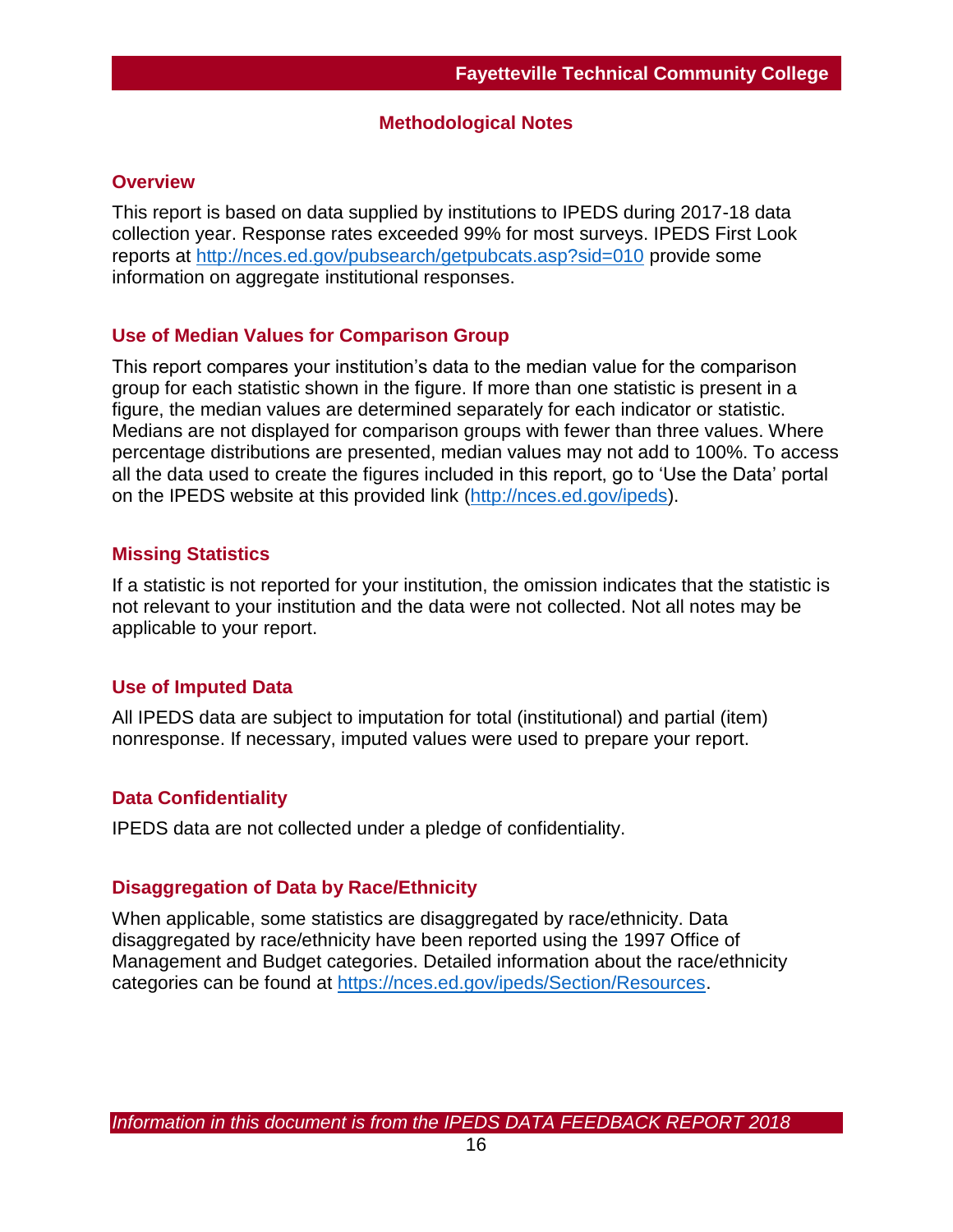#### **Cohort Determination for Reporting Student Financial Aid, Graduation Rates, and Outcome Measures**

Student cohorts for reporting Student Financial Aid and Graduation Rates data are based on the reporting type of the institution. For institutions that report based on an academic year (those operating on standard academic terms), student counts and cohorts are based on fall term data. Student counts and cohorts for program reporters (those that do not operate on standard academic terms) are based on unduplicated counts of students enrolled during a full 12-month period.

Student cohorts for reporting Outcome Measures are based on a full-year cohort from July 1-June 30 for all degree-granting institutions.

## **DESCRIPTION OF STATISTICS USED IN THE FIGURES**

#### **Admissions (only for non-open-admissions schools)**

#### *Admissions and Test Score Data*

Admissions and test score data are presented only for institutions that do not have an open admission policy, and apply to first-time, degree/certificate-seeking undergraduate students only. Applicants include only those students who fulfilled all requirements for consideration for admission and who were notified of one of the following actions: admission, non-admission, placement on a wait list, or application withdrawn (by applicant or institution). Admitted applicants (admissions) include wait-listed students who were subsequently offered admission. Early decision, early action, and students who began studies during the summer prior to the fall reporting period are included. For customized Data Feedback Reports, test scores are presented only if scores are required for admission.

#### **Student Enrollment**

#### *FTE Enrollment*

The full-time equivalent (FTE) enrollment used in this report is the sum of the institution's FTE undergraduate enrollment and FTE graduate enrollment (as calculated from or reported on the 12-month Enrollment component). Undergraduate and graduate FTE are estimated using 12-month instructional activity (credit and/or contact hours). See "Calculation of FTE Students (using instructional activity)" in the IPEDS Glossary at [https://surveys.nces.ed.gov/ipeds/VisGlossaryAll.aspx.](https://surveys.nces.ed.gov/ipeds/VisGlossaryAll.aspx)

#### *Total Entering Undergraduate Students*

Total entering students are students at the undergraduate level, both full- and part-time, new to the institution in the fall term (or the prior summer term who returned in the fall). This includes all first-time undergraduate students, students transferring into the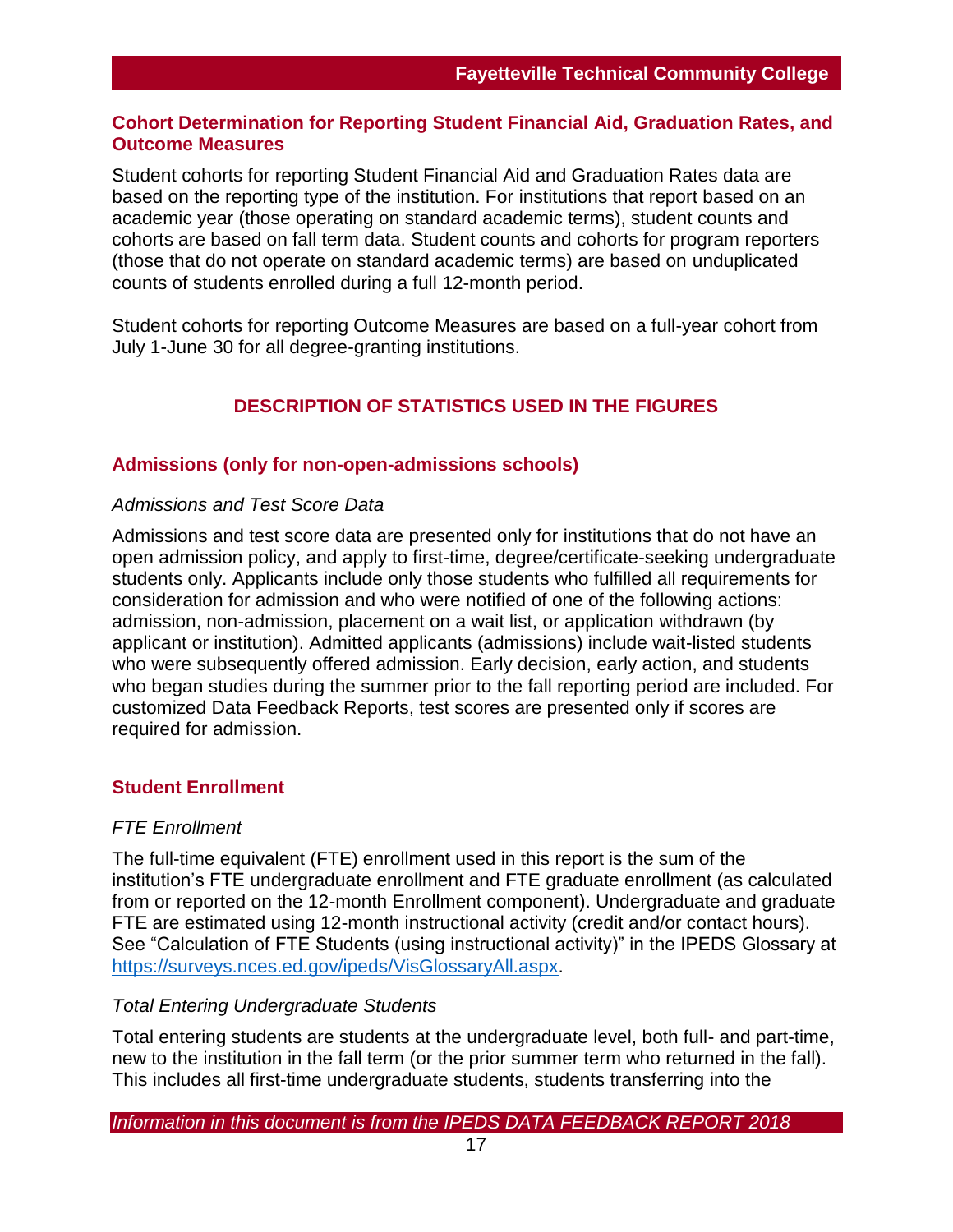institution at the undergraduate level, and non-degree/certificate-seeking undergraduates entering in the fall. Only degree-granting, academic year reporting institutions provide total entering student data.

#### **Charges and Net Price**

#### *Average Institutional Net Price*

Average net price is calculated for full-time, first-time degree/certificate-seeking undergraduates who were awarded grant or scholarship aid from the federal government, state/local government, or the institution anytime during the full aid year. For public institutions, this includes only students who paid the in-state or in-district tuition rate. Other sources of grant aid are excluded. Average net price is generated by subtracting the average amount of federal, state/local government, and institutional grant and scholarship aid from the total cost of attendance. Total cost of attendance is the sum of published tuition and required fees, books and supplies, and the average room and board and other expenses.

For the purpose of the IPEDS reporting, aid awarded refers to financial aid that was awarded to, and accepted by, a student. This amount may differ from the aid amount that is disbursed to a student.

#### **Retention, Graduation Rates, and Outcome Measures**

#### *Retention Rates*

Retention rates are measures at which students persist in their educational program at an institution, expressed as a percentage. For four-year institutions, this is the percentage of first-time bachelors (or equivalent) degree-seeking undergraduates from the previous fall who are again enrolled in the current fall. For all other institutions this is the percentage of first-time degree/certificate-seeking students from the previous fall who either re-enrolled or successfully completed their program by the current fall. The full-time retention rate is calculated using the percentage of full-time, first-time degree/certificate-seeking undergraduates, while the part-time rate is calculated using the percentage of part-time, first-time degree/certificate-seeking undergraduates.

#### *Graduation Rates and Transfer-out Rate*

Graduation rates are those developed to satisfy the requirements of the Student Rightto-Know Act and Higher Education Act, as amended, and are defined as the total number of individuals from a given cohort of full-time, first-time degree/certificateseeking undergraduates who completed a degree or certificate within a given percent of normal time to complete all requirements of the degree or certificate program; divided by the total number of students in the cohort of full-time, first-time degree/certificate-seeking undergraduates minus any allowable exclusions. Institutions are permitted to exclude from the cohort students who died or were totally and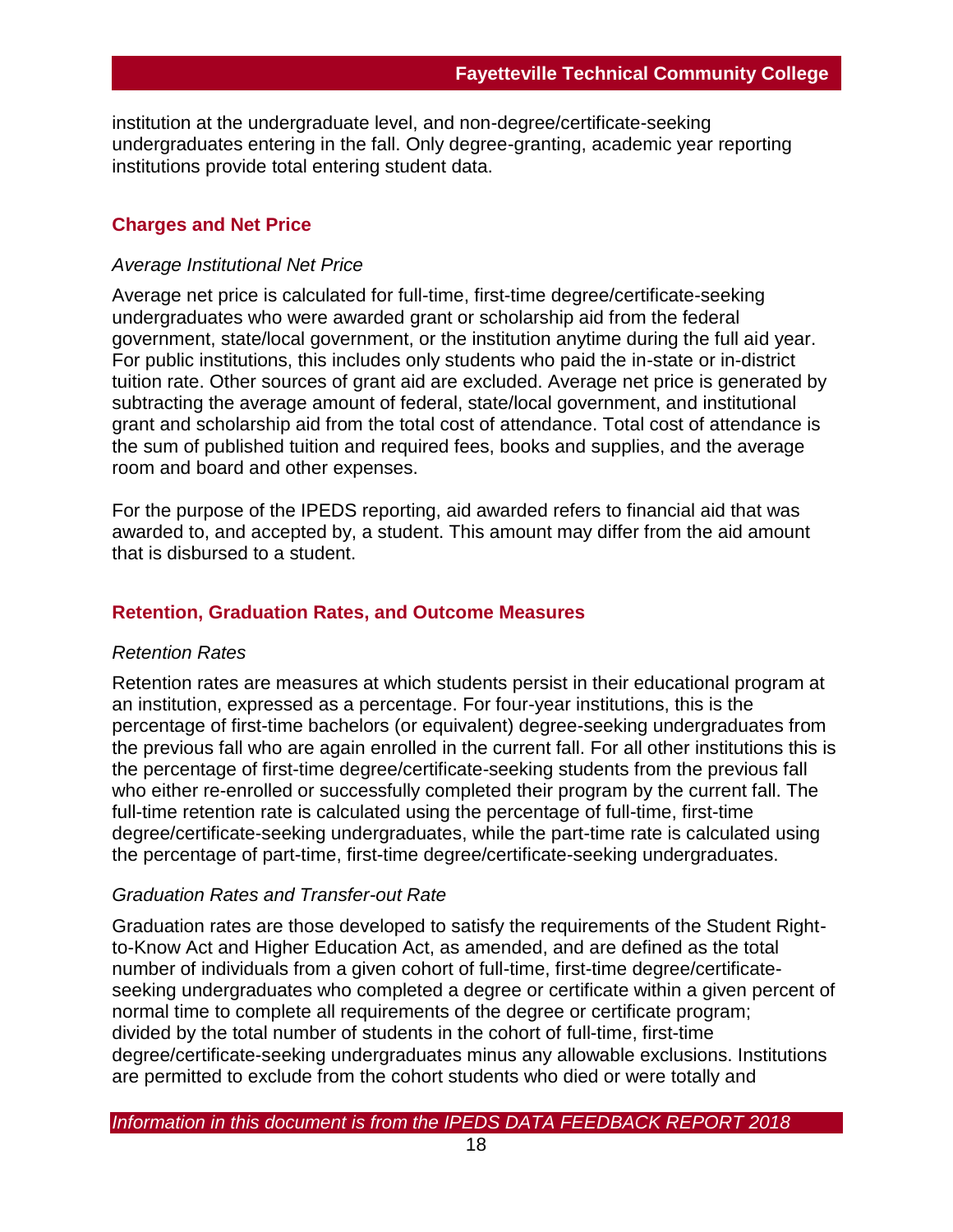permanently disabled; those who left school to serve in the armed forces or were called up to active duty; those who left to serve with a foreign aid service of the federal government, such as the Peace Corps; and those who left to serve on an official church mission.

A further extension of the traditional Graduation Rates (GR) component which carries forward 100% and 150% graduation rates data previously reported in the GR component is the Graduation Rates 200% (GR200) component, which request information on any additional completers and exclusions from the cohort between 151% and 200% normal time for students to complete all requirements of their program of study.

Transfer-out rate is the total number of students from the cohort who are known to have transferred out of the reporting institution (without earning a degree/award) and subsequently re-enrolled at another institution within the same time period; divided by the same adjusted cohort (initial cohort minus allowable exclusions) as described above. Only institutions with a mission that includes providing substantial preparation for students to enroll in another eligible institution are required to report transfers out.

#### *Outcome Measures Data*

Alternative measures of student success are reported by degree-granting institutions to describe the outcomes of four degree/certificate-seeking undergraduate student groups: Full-time, first-time (FTFT); Part-time, first-time (PTFT); Full-time, non-first-time (FTNFT); and Part-time, non-first-time (PTNFT). Additionally, each of the four cohorts collects data on two subcohorts: Pell grant recipients and non-Pell grant recipients. These measures provide the 4-year, 6-year, and 8-year award rates (or completions rates) after entering an institution. NCES calculates award rates by dividing a cohort's or subcohort's adjusted cohort into the number of total awards at 4-year, 6-year, and 8 year status points.

The initial cohort can be revised and take allowable exclusions resulting in an adjusted cohort. Institutions are permitted to exclude from the initial cohort the following: 1) students who died or were totally and permanently disabled; 2) those who left school to serve in the armed forces or were called up to active duty; 3) those who left to serve with a foreign aid service of the federal government, such as the Peace Corps; and 4) those who left to serve on an office church mission.

The highest award and the type of award (i.e., certificate, Associate's, or Bachelor's) are reported at each status point. For students who did not earn an undergraduate award after 8-years of entry, the enrollment statuses are reported as either still enrolled at the institution, or subsequently transferred out of the institution. Unlike the Graduation Rates data, all institutions must report on a full-year cohort (students entering July 1 of one year to June 30 to the next) and on their transfer out students, regardless if the institution has a mission that provides substantial transfer preparation.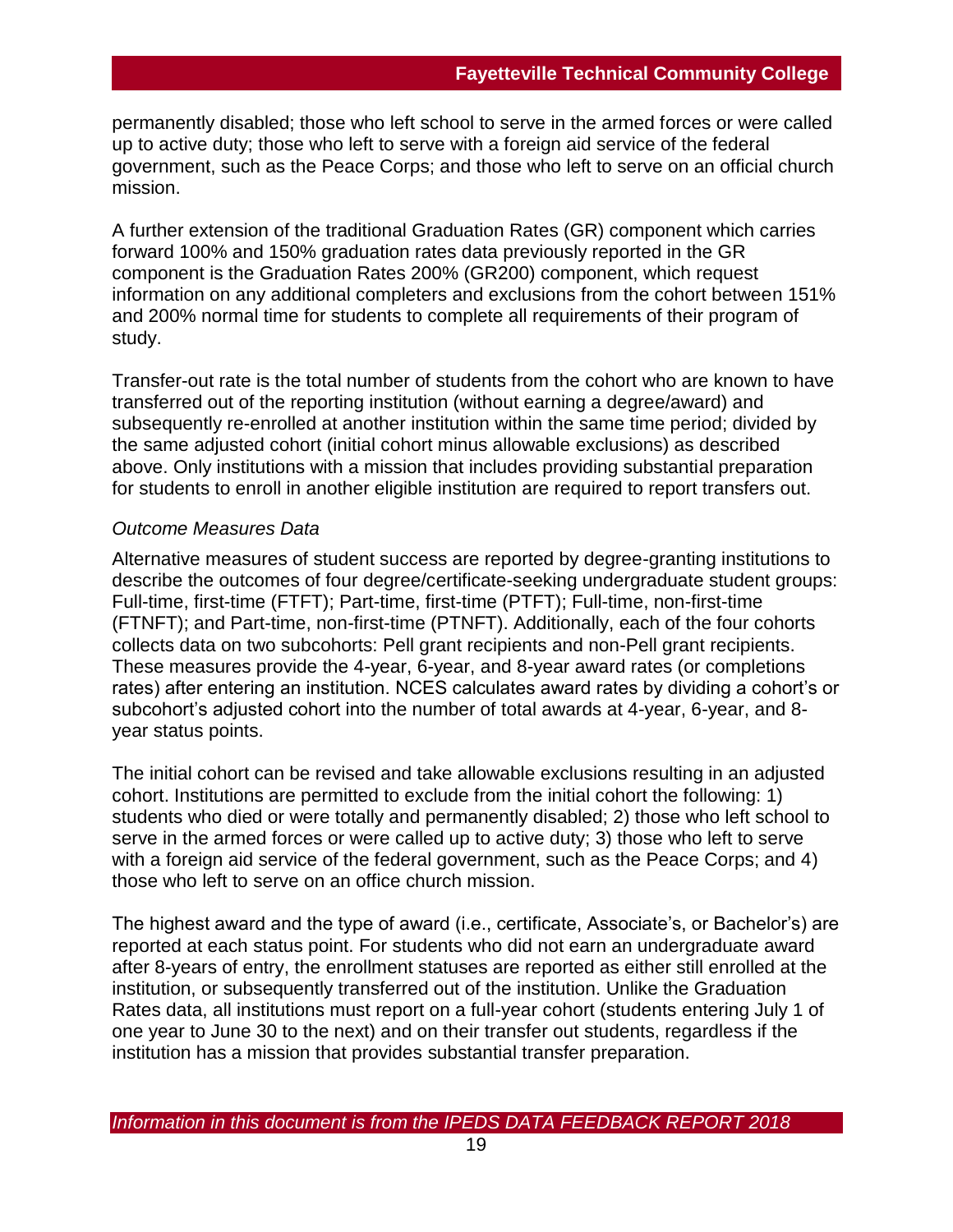## **Finance**

#### *Core Revenues*

Core revenues for public institutions reporting under GASB standards include tuition and fees; government (federal, state, and local) appropriations and operating and nonoperating grants/contracts; private gifts, grants, and contracts (private operating grants/contracts plus gifts and contributions from affiliated entities); sales and services of educational activities; investment income; other operating and nonoperating sources; and other revenues and additions (capital appropriations and grants and additions to permanent endowments). "Other core revenues" include federal appropriations, sales and services of educational activities, other operating and nonoperating sources, and other revenues and additions.

Core revenues for private, not-for-profit institutions (and a small number of public institutions) reporting under FASB standards include tuition and fees; government (federal, state, and local) appropriations and grants/contracts; private gifts, grants/contracts (including contributions from affiliated entities); investment return; sales and services of educational activities; and other sources (a generated category of total revenues minus the sum of core and noncore categories on the Finance component). "Other core revenues" include government (federal, state, and local) appropriations, sales and services of educational activities, and other sources.

Core revenues for private, for-profit institutions reporting under FASB standards include tuition and fees; government (federal, state, and local) appropriations and grants/contracts; private grants/ contracts; investment income; sales and services of educational activities; and other sources (a generated category of total revenues minus the sum of core and noncore categories on the Finance component). "Other core revenues" include government (federal, state, and local) appropriations and other sources.

At degree-granting institutions, core revenues exclude revenues from auxiliary enterprises (e.g., bookstores and dormitories), hospitals, and independent operations. Non-degree-granting institutions do no report revenue from auxiliary enterprises in a separate category, and thus may include these amounts in the core revenues from other sources.

## *Core Expenses*

Core expenses include expenses for instruction, research, public service, academic support, institutional support, student services, grant aid/scholarships and fellowships (net of discounts and allowances), and other functional expenses (a generated category of total expense minus the sum of core and noncore functions on the Finance component). Expenses for operation and maintenance of plant, depreciation, and interest are allocated to each of the other functions. Core expenses at degreegranting institutions exclude expenses for auxiliary enterprises (e.g., bookstores and dormitories), hospitals, and independent operations. Non-degree-granting institutions do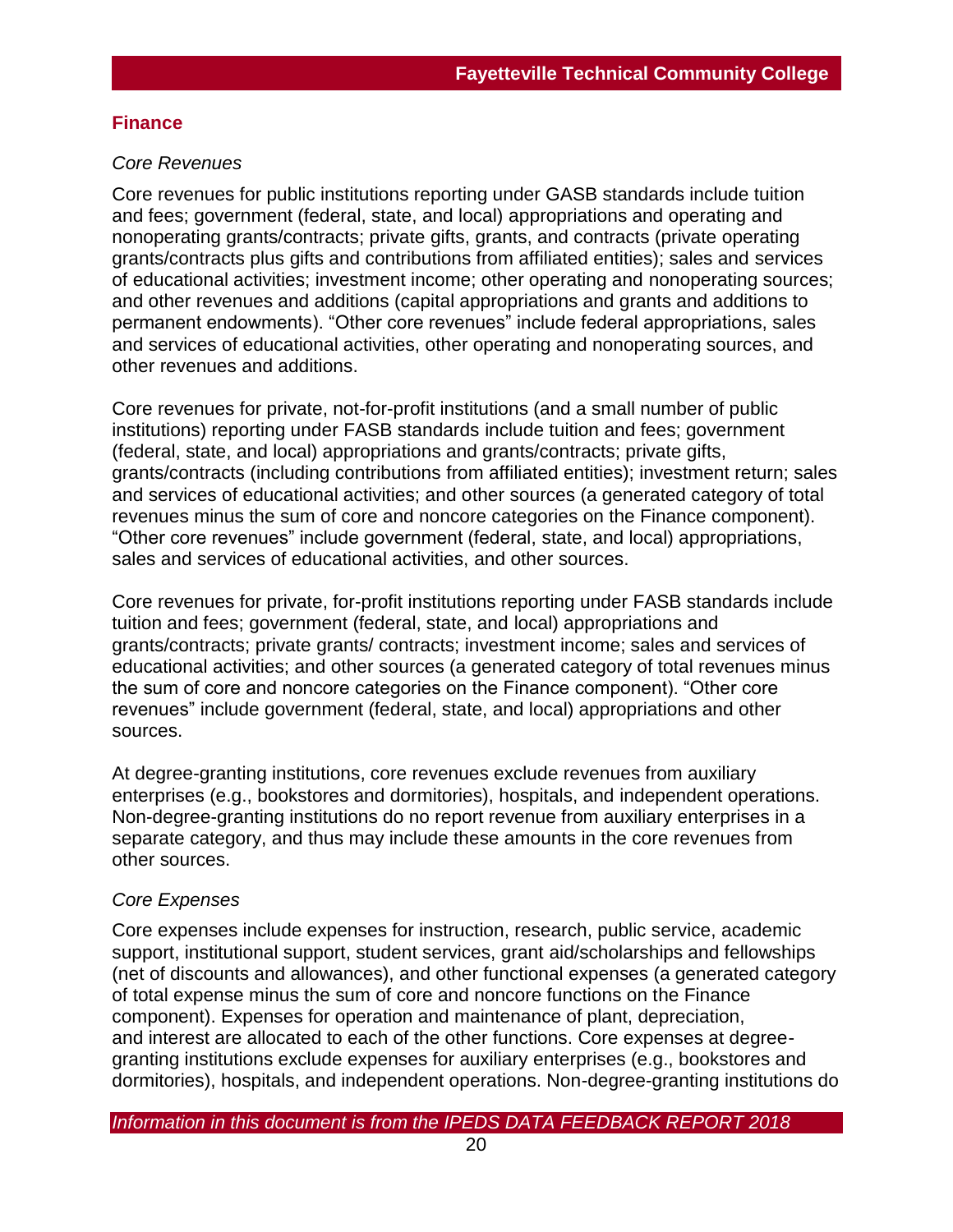not report expenses for auxiliary enterprises in a separate category and thus may include these amounts in the core expenses as other expenses. "Other core expenses" is the sum of grant aid/scholarships and fellowships and other expenses.

#### *Endowment Assets*

Endowment assets, for public institutions under GASB standards, and private, not-forprofit institutions under FASB standards, include gross investments of endowment funds, term endowment funds, and funds functioning as endowment for the institution and any of its foundations and other affiliated organizations. Private, for-profit institutions under FASB do not hold or report endowment assets.

## *Salaries and Wages*

Salaries and wages for public institutions under GASB standards and private (not-forprofit and for-profit) institutions under FASB standards, include amounts paid as compensation for services to all employees regardless of the duration of service, and amounts made to or on behalf of an individual over and above that received in the form of a salary or wage.

## **Staff**

## *FTE Staff*

The full-time-equivalent (FTE) by occupational category is calculated by summing the total number of full-time staff and adding one-third of the total number of part-time staff. Graduate assistants are not included.

## *Equated Instructional Non-Medical Staff Salaries*

Institutions reported the number of full-time nonmedical instructional staff and their salary outlays by academic rank, gender, and the number of months worked (9-, 10-, 11-, and 12-months). Salary outlays for staff who worked 10-, 11-, and 12-months were equated to 9-months of work by multiplying the outlays reported for 10-months by 0.90, the outlays reported for 11 months by 0.818, and the outlays reported for 12-months by 0.75. The equated 10-, 11-, and 12-outlays were then added to the outlays for instructional staff that worked 9-months to generate a total 9-month equated salary outlay. The total 9-month equated outlay was then divided by total number of instructional non-medical staff to determine an equated 9-month average salary. This calculation was done for each academic rank. Salary outlays were not reported for staff that work less than 9-months and were excluded.

## *Student-to-Faculty Ratio*

Institutions can provide their institution's student-to-faculty ratio (i.e., student-toinstructional staff) for undergraduate programs or follow the NCES guidance in calculating their student-to-faculty ratio, which is as follows: the number of FTE students (using Fall Enrollment survey data) divided by total FTE instructional staff (using the total Primarily instruction + Instruction/research/public service staff reported in Human